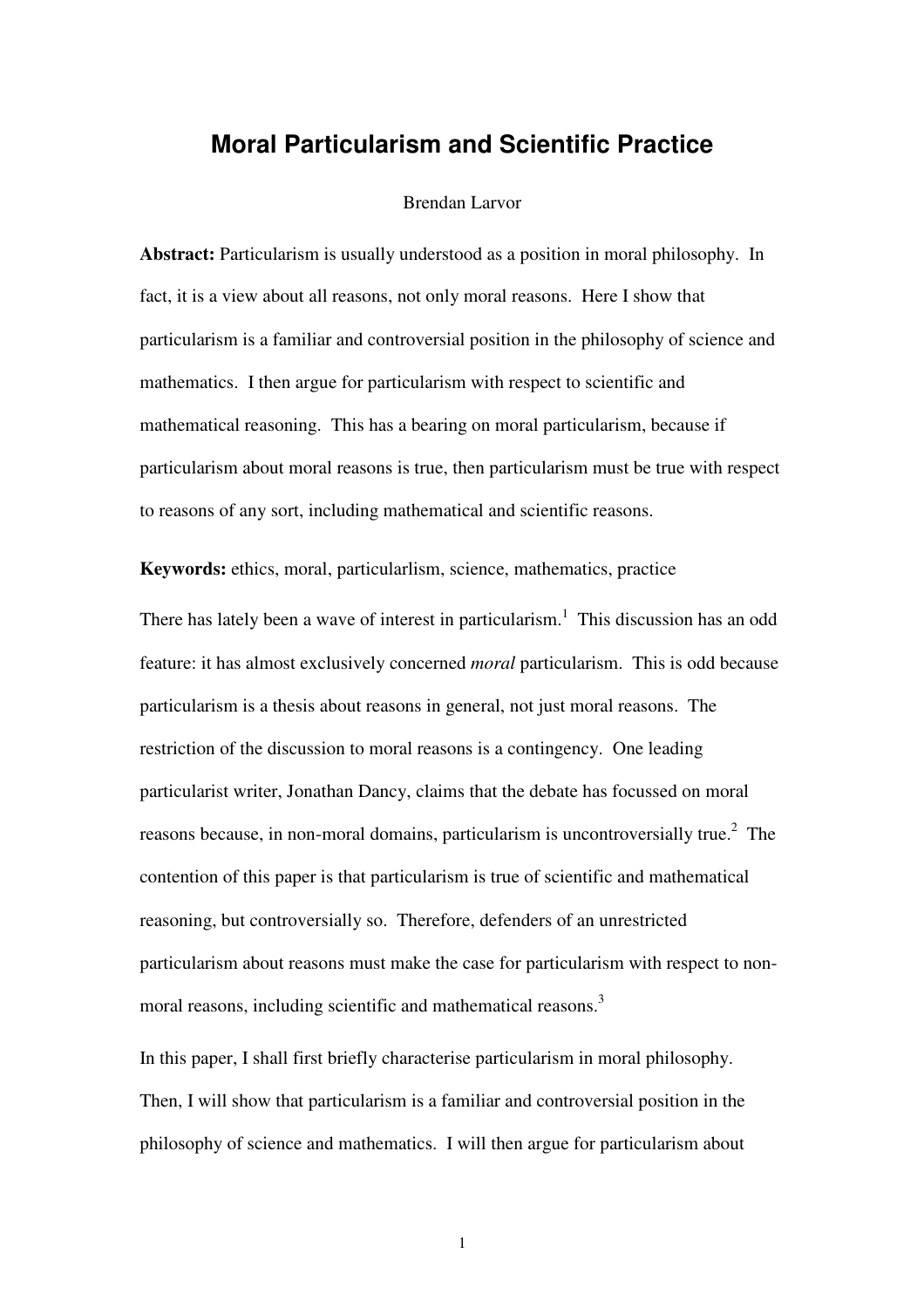scientific and mathematical reasoning. This has a bearing on moral particularism, because if particularism about moral reasons is true, then particularism must be true with respect to reasons of any sort, including mathematical and scientific reasons (unless there are grounds to treat moral reasoning as a special case, but these have not been forthcoming in the literature).

# **What is Particularism?**

Particularism in moral philosophy is best characterised by contrast with its dialectical opposite, generalism. For generalism, reasoning is intelligible only by reference to a general principle, rule, maxim or theory. Thus, in Kantian ethics (to consider one sort of generalist), to think morally is to think in conformity with the categorical imperative. Similarly, in the philosophy of science, as I shall argue later, generalists claim that to think scientifically is to think about some specific problem in a manner consistent with the scientific method. $4$  Of course, generalists do not suppose that moral agents and scientists must make conscious use of philosophical theories such as Kantian ethics or the Popperian logic of science (for example). One can act in conformity with a principle or theory without consciously employing it (though it did matter to Kant that agents act for the sake of morality). Nevertheless, moral generalists hold that in order to understand moral thinking, we must appeal to something general: a principle, rule, maxim, theory or similar. For Kant, for example, lying is wrong. This is an exceptionless universal principle. When a Kantian moral agent considers telling an untruth, she examines the circumstances in order to determine whether this untruth would count as a lie. To borrow Kant's own example in the *Metaphysics of Morals*, it is not a lie to write "your obedient servant" at the end of a letter (Kant 1999, 431). The significant details of the case in hand have their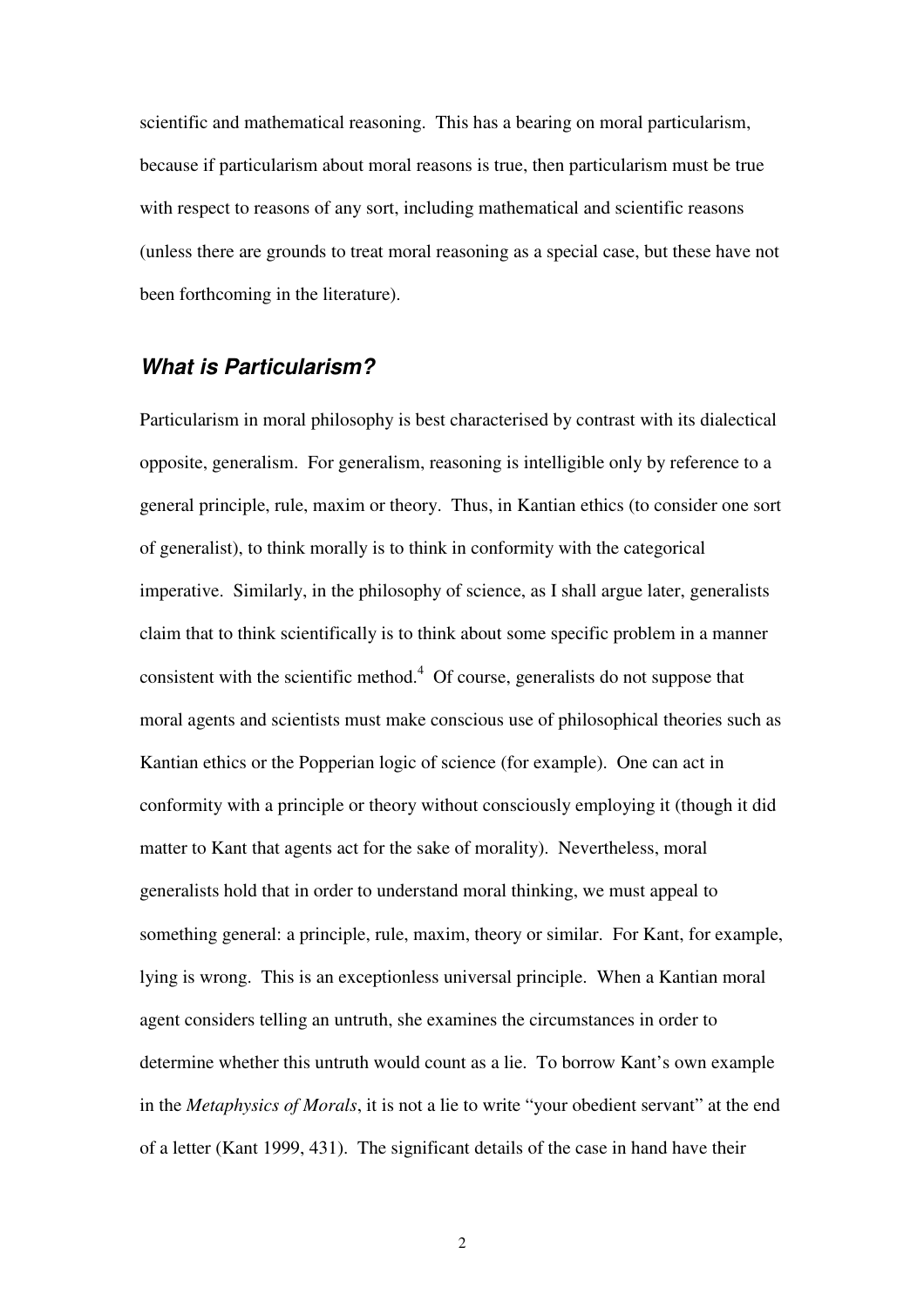significance in virtue of their relevance to the question 'would this untruth be a lie?' The principle ('Lying is wrong') puts the question to the case.<sup>5</sup> The details of the case matter insofar as they bear on the answer to this question.

Particularists deny this. Particularists think that the rightness of a right act or judgment can be understood without reference to any such generalities. The morally significant details of the case owe their moral significance not to some abstract principle, but rather to each other. A morally important detail is morally important in virtue of its relation to the factual complex of which it is a part.

For example, consider the assassination of Julius Caesar. This was an illegal act, but everyone (generalists and particularists alike) recognises that one is sometimes morally obliged to break the law. So was it morally wrong? For a Kantian, the fact that this act was a murder makes it immoral. On this view, Kantian moral theory shows us that murder is wrong, and explains why it is wrong. With this general moral principle available, we know that Caesar's murder was wrong as soon as we know that it was a murder. For the particularist, however, general theories and principles do not decide the matter, because a single act cannot be understood in isolation. To treat a deed in this way is to abstract it from the complex of related events and circumstances that make it what it is, and thus to risk misjudging it. Caesar was murdered, but to judge this deed morally (as opposed to legally) we must know who murdered him, how, when, where and why. That is why particularism is sometimes described as a kind of holism. The moral rightness or wrongness of Caesar's assassination depends on its relations with all sorts of circumstances, in addition to those that identify it as a murder. Merely knowing that this deed was an instance of the general type *murder* is not, for the particularist, enough.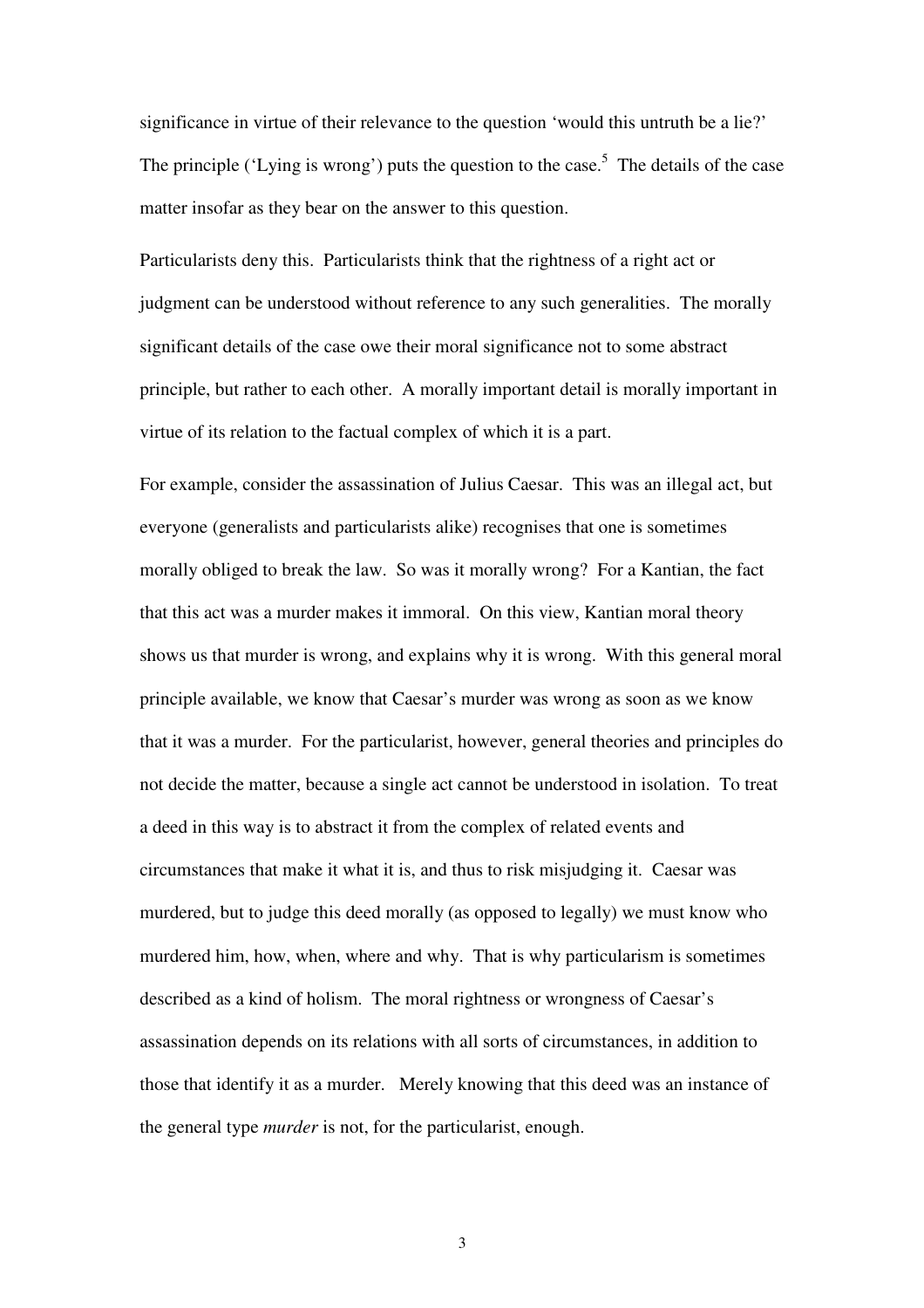To make sense of this, we should think of the act or judgment as a node in a vast and dense network of events and circumstances, none of which can be understood or correctly characterised in isolation. This recalls Butterfield's view that history is "the whole network produced by countless complications perpetually involving each other" (Butterfield 1931, 74-75). Earlier in the same work, Butterfield claims that the historian "tells us that a thing is good or harmful according to circumstances, according to the interactions that are produced" (*Op. Cit.* 58). For the moral particularist and for Butterfield's ideal historian alike, a human act gains its significance from its relations with surrounding circumstances and deeds. To bring a general principle or theory to bear on a human act, one must first abstract the act from its context, but this abstraction severs the very relations that give the act its moral meaning.

This holism has a consequence: the multi-valency of reasons. This means that (according to moral particularism) a feature can be right-making on one occasion, but wrong-making or ethically neutral on another. Suppose, for example, that a man driving his car at dusk sees a woman hitchhiking. In some circumstances, the fact that this hitchhiker is a woman would be a moral reason to give her a lift (if, say, there have been some attacks specifically against women in this area recently). In other circumstances, the same fact might be a morally compelling reason not to (suppose that this is a place where women face terrible consequences if they are seen talking to men other than their relatives). Finally, there are circumstances in which the sex of the hitchhiker is irrelevant. If the hitchhiker's sex always had the same ethical import, then we could hope to capture it in a principle. It might be a principle of Chivalry ('Always offer a lady a lift') or of Modesty ('Men should never speak to, let alone offer lifts to, women other than their immediate relatives'). The multi-valency of the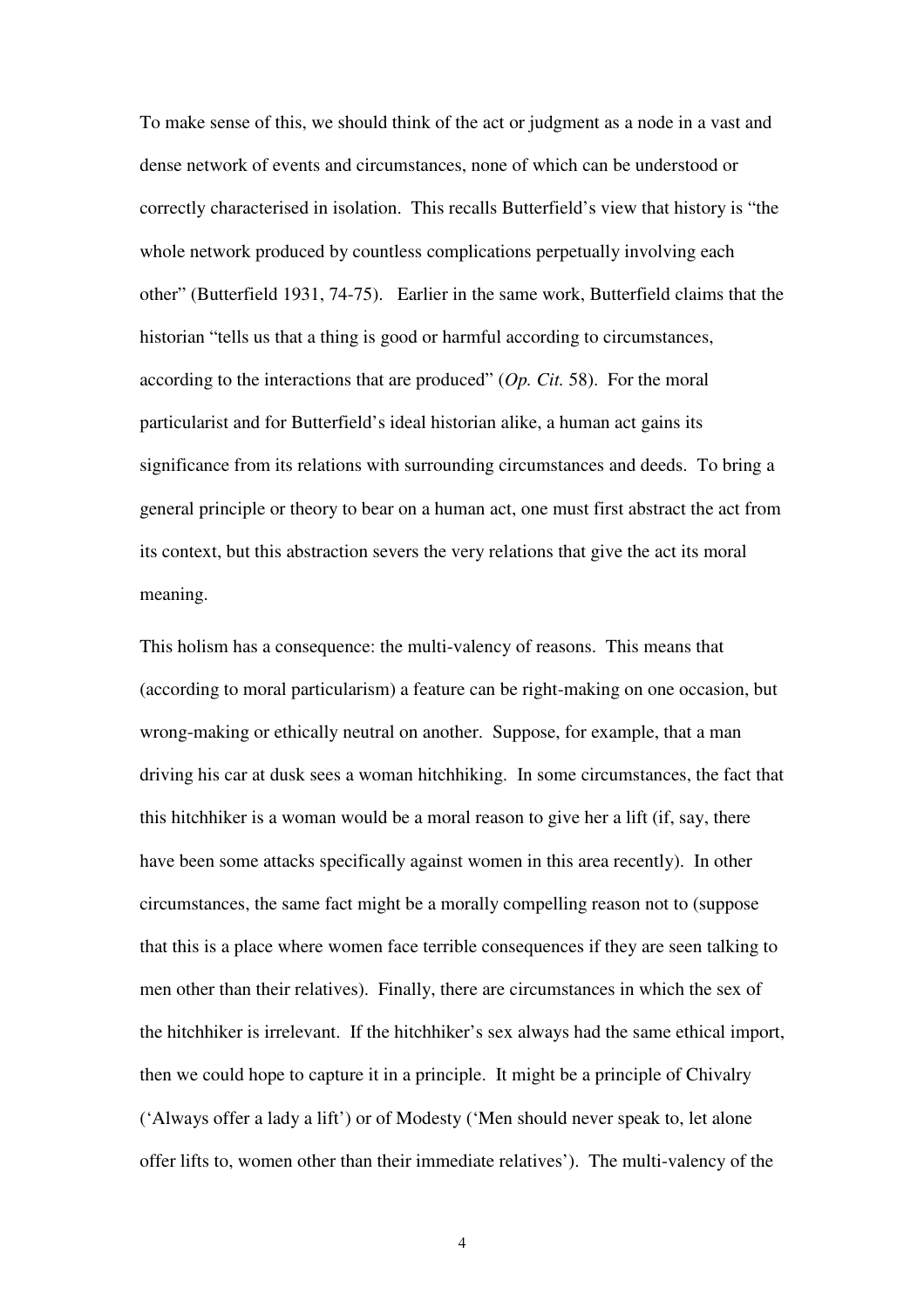hitchhiker's sex prevents this. Moreover, if we pretend otherwise and adopt a principled attitude to the sex of hitchhikers, we run the risk of making ethical errors: a male driver acting on a rigid principle of modesty might fail to stop for a woman who needs a lift for safety as well as transport; while a male driver acting on a principle of chivalry might cause a woman to be beaten up.

At this point, the dialectic as I present it favours particularism. Of course, the discussion does not end here. Generalists have counter-moves available to them. Generalists can re-describe these cases in generalist terms, and the debate then becomes a competition between re-descriptions. Particularists can always vary the case in view, in order to expose the rigidity of the generalists' principles. Generalists can respond in a variety of ways. They can add conditional clauses to their principles to deal with the difficult cases (e.g. a male driver should always offer a lift to a female hitchhiker except where local custom forbids it, unless there is an emergency or the hitchhiker is visibly indifferent to or independent from said local custom, *etc*.)—but such conditions quickly become *ad hoc* and the original principles lose their original appeal as the emphasis gradually transfers from the original principles to the conditional clauses. Or, generalists can locate their principles at a higher level of abstraction (so the principle concerns, say, *decency* rather than *chivalry* or *modesty*) but this drains the principles of their content.  $6\text{ Or, generalists may establish a system}$ of principles with meta-principles to adjudicate cases in which first-order principles conflict—but this combines the drawbacks of the first two strategies.<sup>7</sup> This dialectic can go on indefinitely. The particularist hopes to use a mass of case-studies to force the generalist into an unhappy choice between principles rendered empty by abstraction and principles rendered implausible by the addition of *ad hoc* clauses.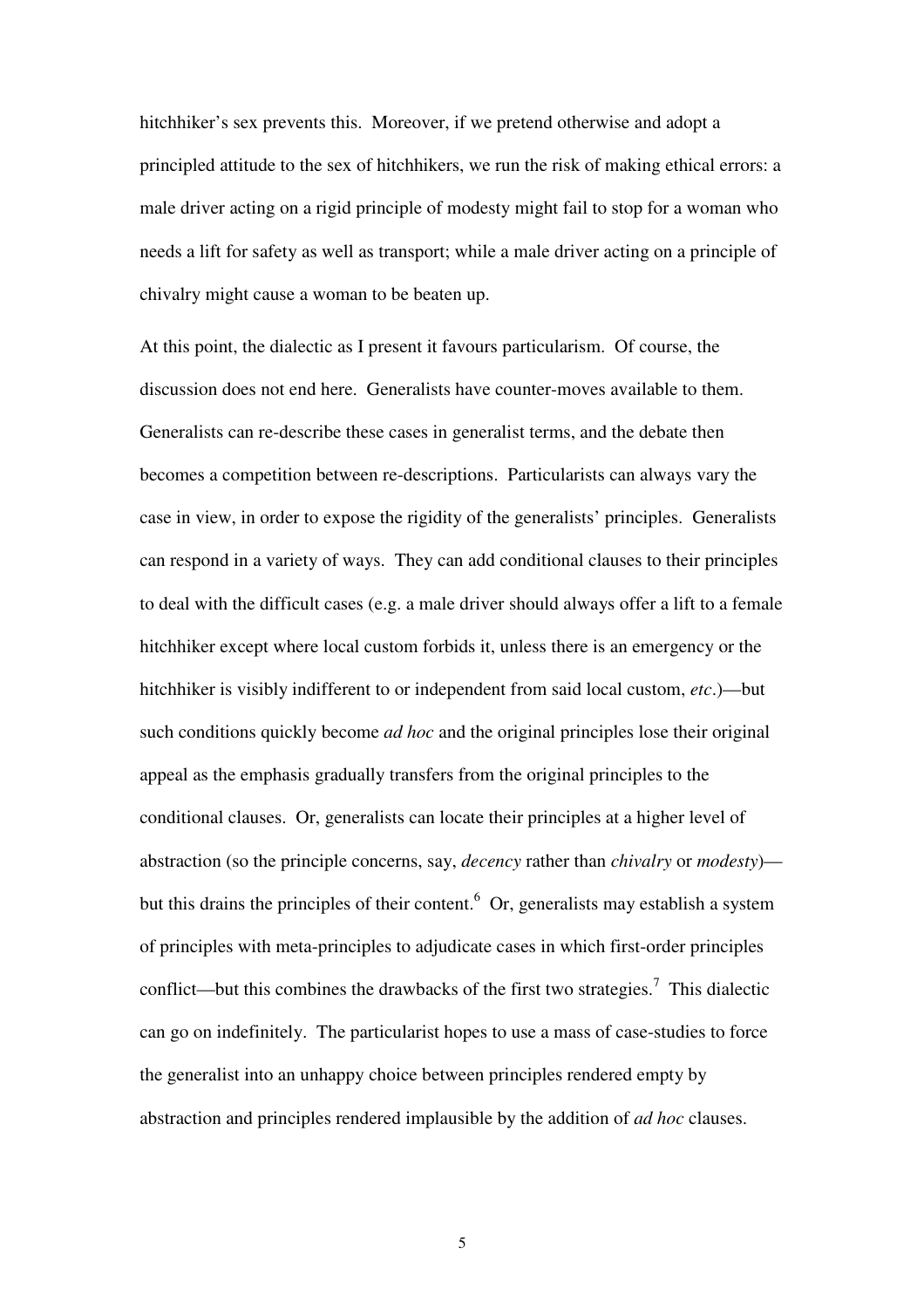Thus, particularism cannot defeat generalism in a single stroke but must instead aim to fell it with a thousand cuts. This could take some time.

Fortunately, this debate has happened before, in the philosophy of scientific methodology. It is to this earlier version that I now turn.

### **Science**

Parallels between normative philosophy of science and ethical theory are not unprecedented. The most famous is probably Kuhn's claim that scientific standards function as values rather than as rules (Kuhn 1970, 184-6). What he meant is that it is easy to agree a list of desiderata for scientific theories: simplicity, generality, empirical adequacy, mathematical tractability, metaphysical plausibility, and so on. However, scientists do not recognise these desiderata in specific cases by applying criteria captured in a rule. Rather, scientists are able to recognise these valuable features in theories because they have been trained into an appropriate sensibility during their scientific apprenticeships. This emphasis on values and training makes Kuhn's philosophy of science sound rather like Aristotle's ethics. It would have been more accurate and more helpful if Kuhn had said 'virtues' rather than 'values'. Still, we can push this parallel a little further. Aristotle maintained that there can be no rule, however complex, that can codify the wisdom required for sound ethical judgment because (in Wiggins' paraphrase) "the subject matter of action (the province where it operates and field of things it is concerned with) is inexhaustibly indefinite" (Wiggins 2004, 480-1). Similarly, the endless variety of nature and of our efforts to understand it mean that sound scientific judgment cannot be codified. Duhem's insistence that scientists must employ uncodifiable scientific 'good sense' has a similarly Aristotelian ring, because his *bon sens* is not *common* sense. Rather, it is the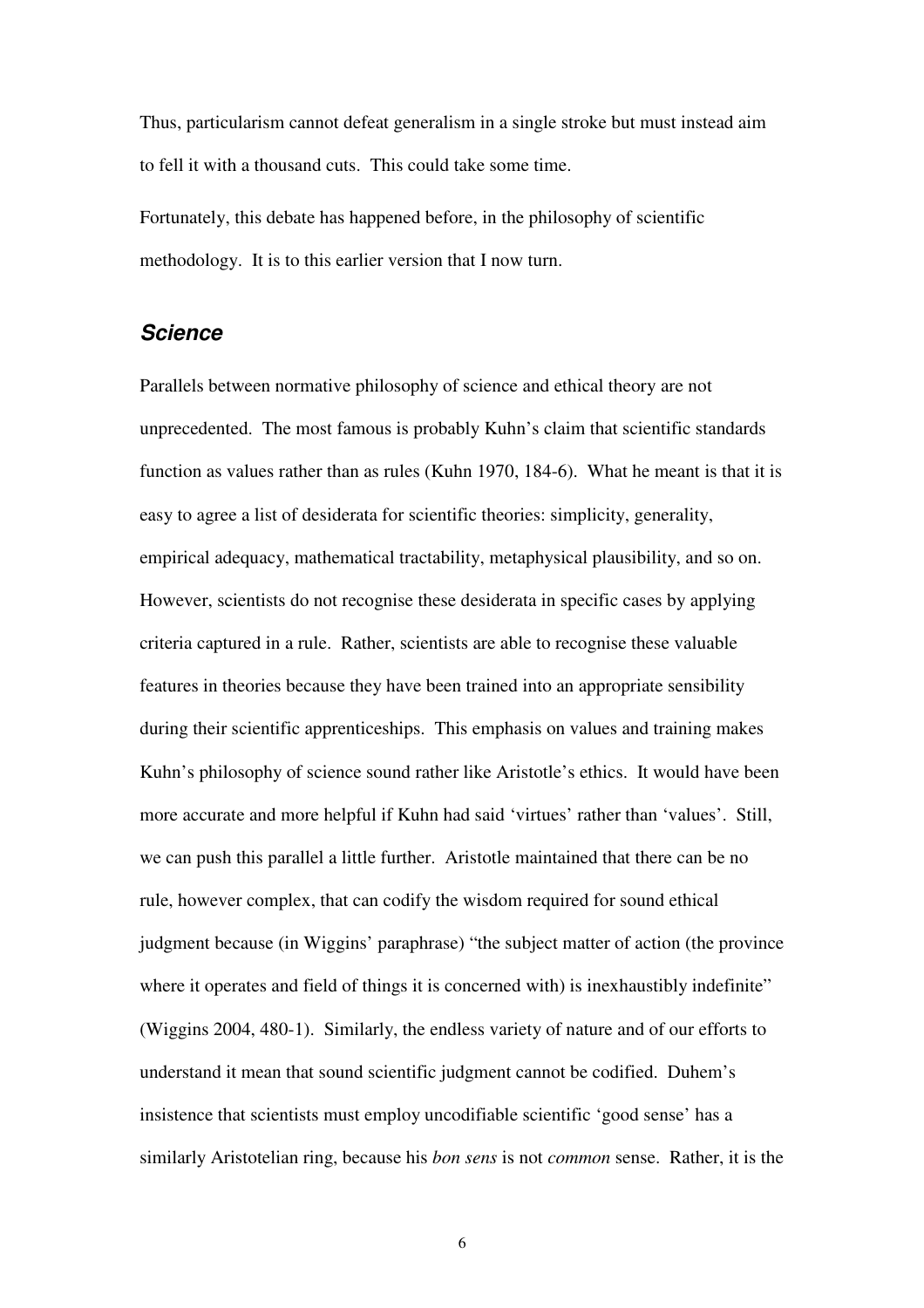product of years of training and practice. For Aristotle, Duhem and Kuhn, no abstract principles, however refined, can substitute for the trained eye and the practiced hand. At this point, the parallel between Aristotle's ethics and Kuhn's philosophy of science breaks down. While Aristotle is usually confident that the wise will eventually agree on specific ethical cases, Kuhn insists that scientists who agree that generality (for example) is a virtue in theories can nevertheless have reasonable disagreements about what generality means in a given case (though he expects agreement among experts who have had the same training). Also, while Aristotle held that the human virtues form a unity, Kuhn held that the virtues of scientific theories are not even commensurable. That is to say, for Kuhn, given a trade-off between (for example) empirical adequacy and mathematical tractability, there is no exchange-rate with which we could calculate how much of one we should be prepared to give up for a given gain in the other. Moreover, Aristotle's ethics is ahistorical; he did not consider the central Kuhnian problem, that is, the transition from one normative sensibility to another. This is hardly surprising, as Kuhn had rather more human history to reflect on than did Aristotle, so the problem of rational transition between successive mentalities was more salient to him. These differences mark the limit of this parallel between Aristotle's ethics and Kuhn's philosophy of science, but what matters for the present purpose is their common view that sound judgment cannot be captured in a system of principles. They both insist that judgment depends on educated perception. They share this view with moral particularism, and some moral particularists cite Aristotle as a proto-particularist for this reason.<sup>8</sup> However, neither Aristotle nor Kuhn are true particularists, because their virtues are not multi-valent. Magnanimity is always a good trait in people according to Aristotle, and generality is always a good feature of scientific theories according to Kuhn.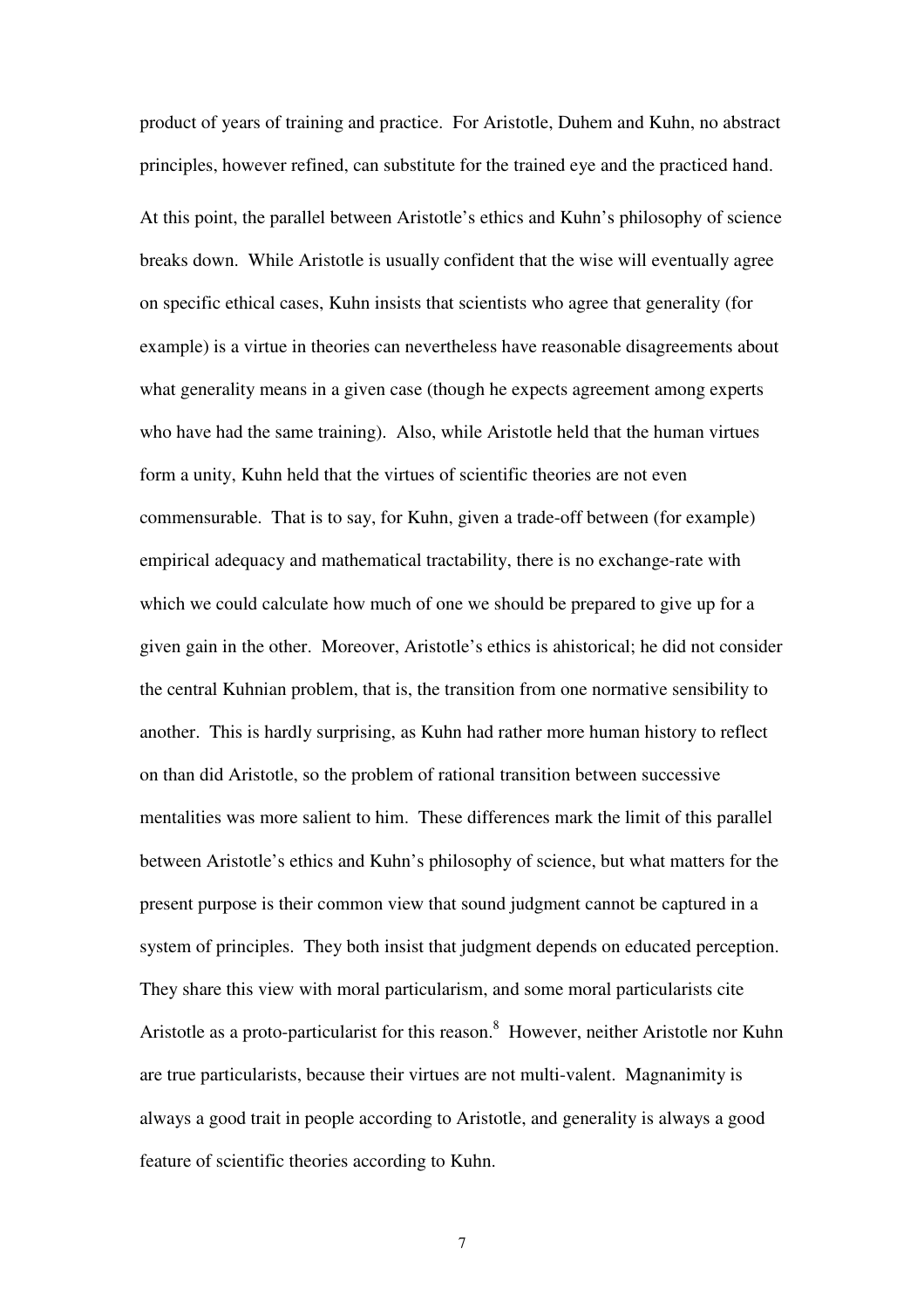If Kuhn's account of scientific judgment reminds us of Aristotle's ethics, then who is a particularist in the philosophy of science? The natural candidate is Feyerabend.<sup>9</sup> He agreed with Kuhn and Duhem, among others, that scientific judgment is 'anarchic' in the sense that it cannot be summarised in a set of rules. Kuhn, though, expected scientists within a given paradigm to maintain a steady (Aristotelian) respect for the values of their scientific tradition and training, plus certain general methodological virtues. Feyerabend held that a steady respect for any abstraction, be it a rule, virtue or tradition, must eventually impair one's sensitivity to the situation at hand. For him, rules, principles and commitments to values are all potential obstacles to scientific progress. Thus, his view of scientific methodological principles probably comes closest to the pure particularist view of moral principles. This comes out in his debate with Lakatos, which followed from Popper's attempt to write down the logic of science, Kuhn's historicist challenge to Popper, and Lakatos' attempt to combine Popper's generalism with Kuhn's attention to historical detail. Lakatos hoped to find historically plausible ahistorical principles of scientific method with which to oppose what he saw as Kuhn's relativism. However, Lakatos was sensitive to Feyerabend's point that rigid methodological rules would inhibit the creativity of scientists sometimes it is important for a scientist to pursue an apparently unpromising hunch, or to stick with a theory in the face of apparently damning counter-evidence. So Lakatos developed his theory of 'research programmes'. Damning counter-evidence, on his view, does not matter so long as the programme is progressing (that is, making impressive and successful empirical predictions while elaborating its theoretical apparatus from its own conceptual resources). Degenerating programmes (that is, programmes making no progress and reduced to coping with adverse evidence by *ad hoc* means) should be starved of funds and institutional support. Finally, Lakatos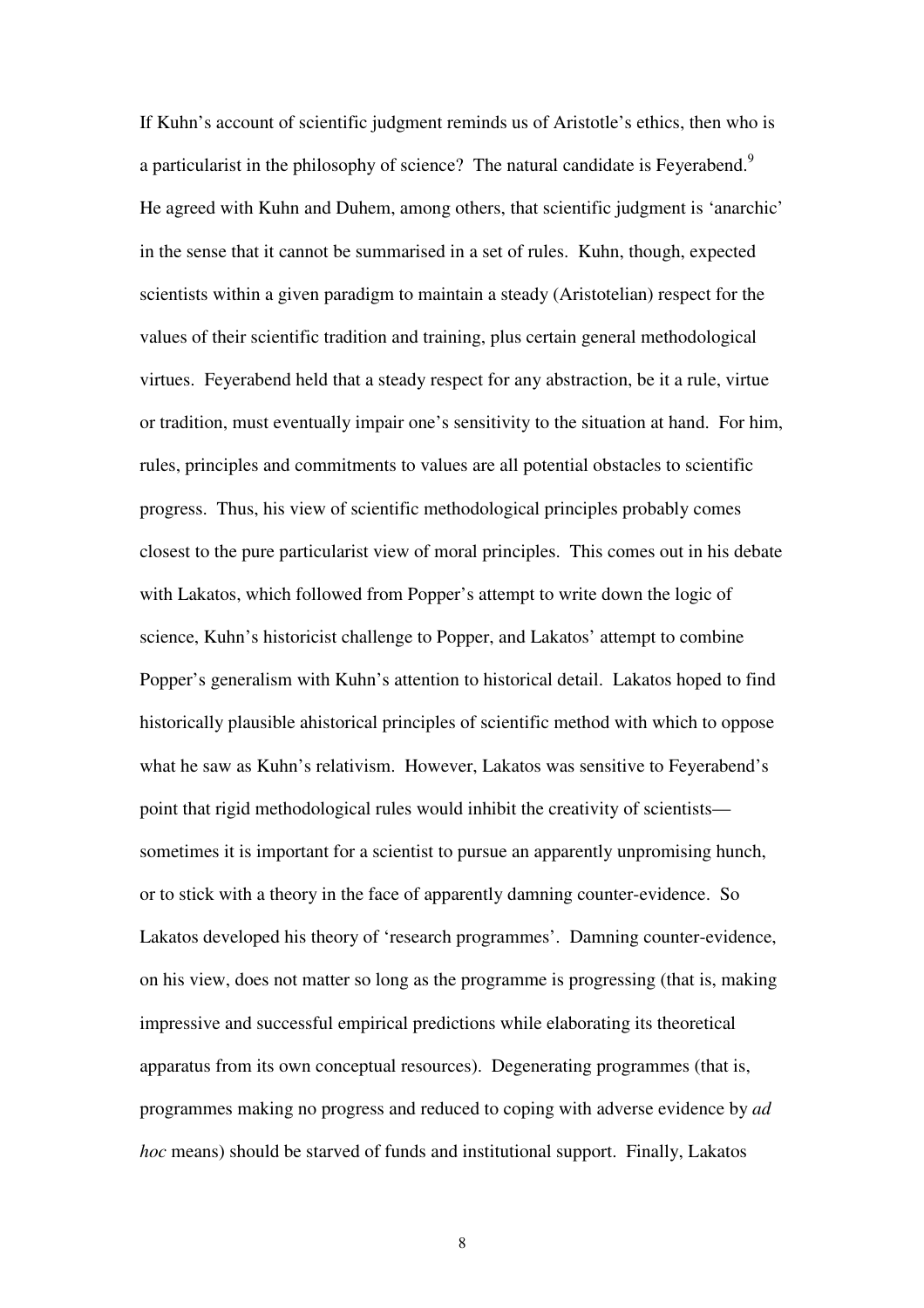recognised that a programme might degenerate for a time before reviving into a progressive phase. This last point gave Feyerabend his victory. Feyerabend pointed out that a programme might not revive if it is fatally starved of funds and support during its degenerative phase. Lakatos' methodology, for all its subtlety, falls to Feyerabend's point: *any* general principle can (and probably will) meet a situation in which it does more harm than good. Like the moral generalist, Lakatos (and before him, Popper) had to escape the charge of holding damagingly rigid principles, but the two available escape routes offer an unhappy choice between vacuous abstraction and *ad hoc* complexity.<sup>10</sup> That is, a normative methodology of science must either become a formal abstraction (with only a tenuous connection to scientific practice), or it must be elaborated so that it gives the right advice on all occasions (but the circumstances of enquiry are inexhaustibly indefinite).

Studies by historians and philosophers less infamous than Feyerabend confirm that scientific reasoning is indeed particularist in structure.<sup>11</sup> As in moral particularism, the chief part of the argument consists in pointing out the multi-valency of reasons. For example, naïve falsificationism held that if a theory is inconsistent with the results of an experiment, the theory must be abandoned. Man proposes; nature disposes. When theory and fact clash, surely the theory must give way. However, this view is excessively simple. Sometimes, an experimental or observational fact is a reason to give up a theory. On other occasions though, the contradiction of theory and fact may be a reason to give up the fact. That is, the apparent empirical fact may be an *arte*fact of the experiment, and there may be good grounds to recognise this. Take the case of cold fusion: the theories that made cold fusion seem unlikely were much better confirmed than the measurements of excess heat that were supposed to show that cold fusion was taking place. Or, a contradiction between a theory and an experiment or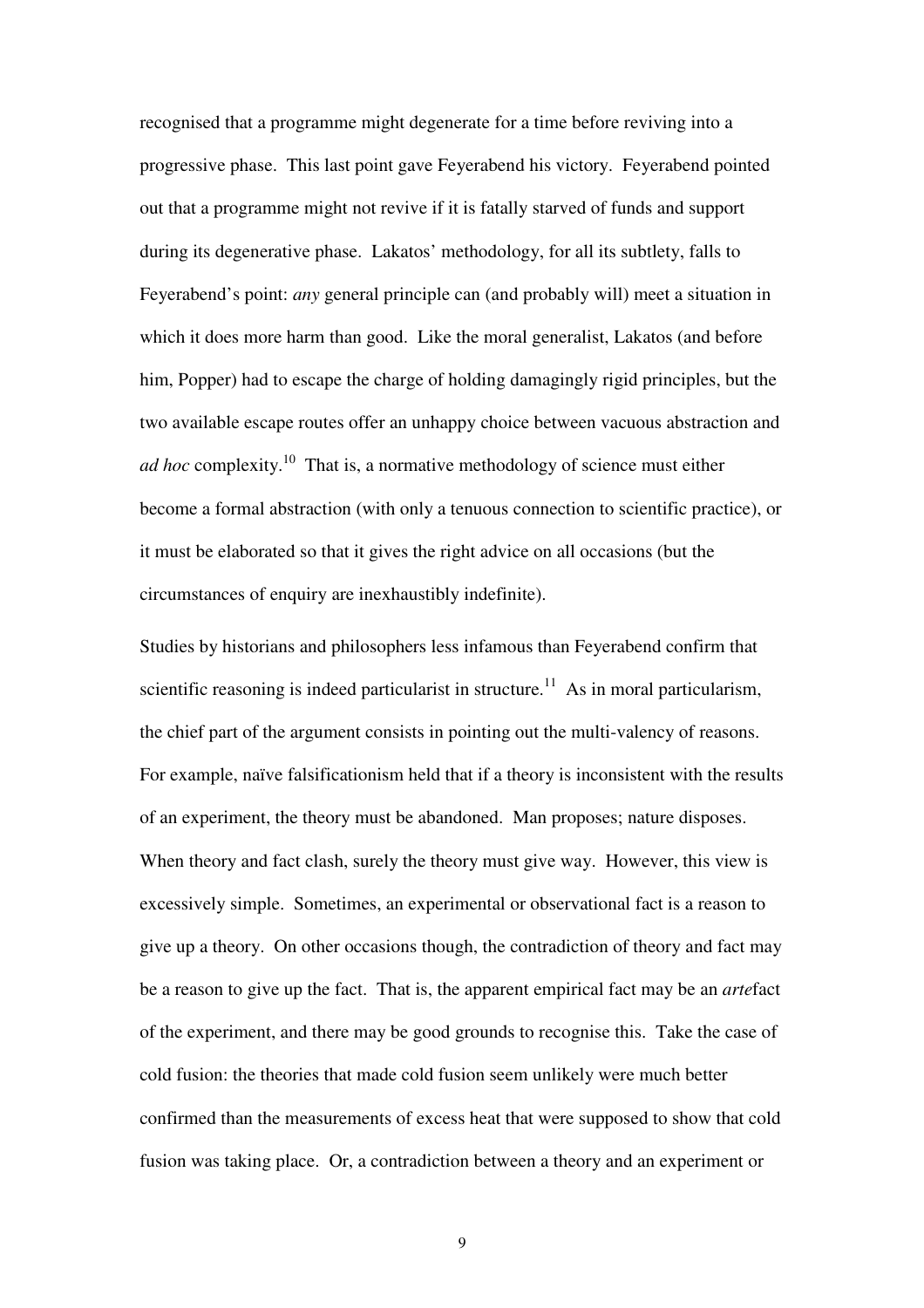observation may not be a reason for changing anything in the short term. If the theory is producing confirmed predictions and persuasive explanations in some other domain, and if the experiments seem sound, then it may be unwise to give up either, especially if there is at present no way to settle the matter without arbitrariness. The contradiction could be labelled 'an open problem' and left to one side until developments elsewhere yield new tools with which to work on it (the behaviour of comet tails and the anomalous perihelion of Mercury were open problems of this sort for Newtonian physics). Or scientists might decide to restructure the domain so that the awkward fact no longer falls within the scope of the theory (something like this happened in early modern studies of heat, which contracted to consider only combustion, leaving the heat generated by animals' bodies aside). Or it may be possible to redescribe the data in a way that resolves the contradiction. And so on. There is no general recipe to tell a scientist what to do when faced with a contradiction between theory and data. Nor is there any hope of specifying in advance a finite list of possible options.<sup>12</sup> None of this entails that scientific practice is dangerously irrational or unreliably subjective. It merely shows that empirical scientific reasoning is particularist in structure.

In the next section, I wish to carry this argument into mathematical practice. First, however, I wish to set aside a possible confusion. One might think that the highly general scope of physical laws entails that they must be arrived at by generalist means. This does not follow. Truths in fundamental physics are true at all times and places, but they are arrived at and justified by context-specific arguments with a particularist structure. A result is established, or doubted, or refuted, or set aside as an open problem for reasons that depend on what else the scientists believe at the time about the structure of the universe and also about the reliability of specific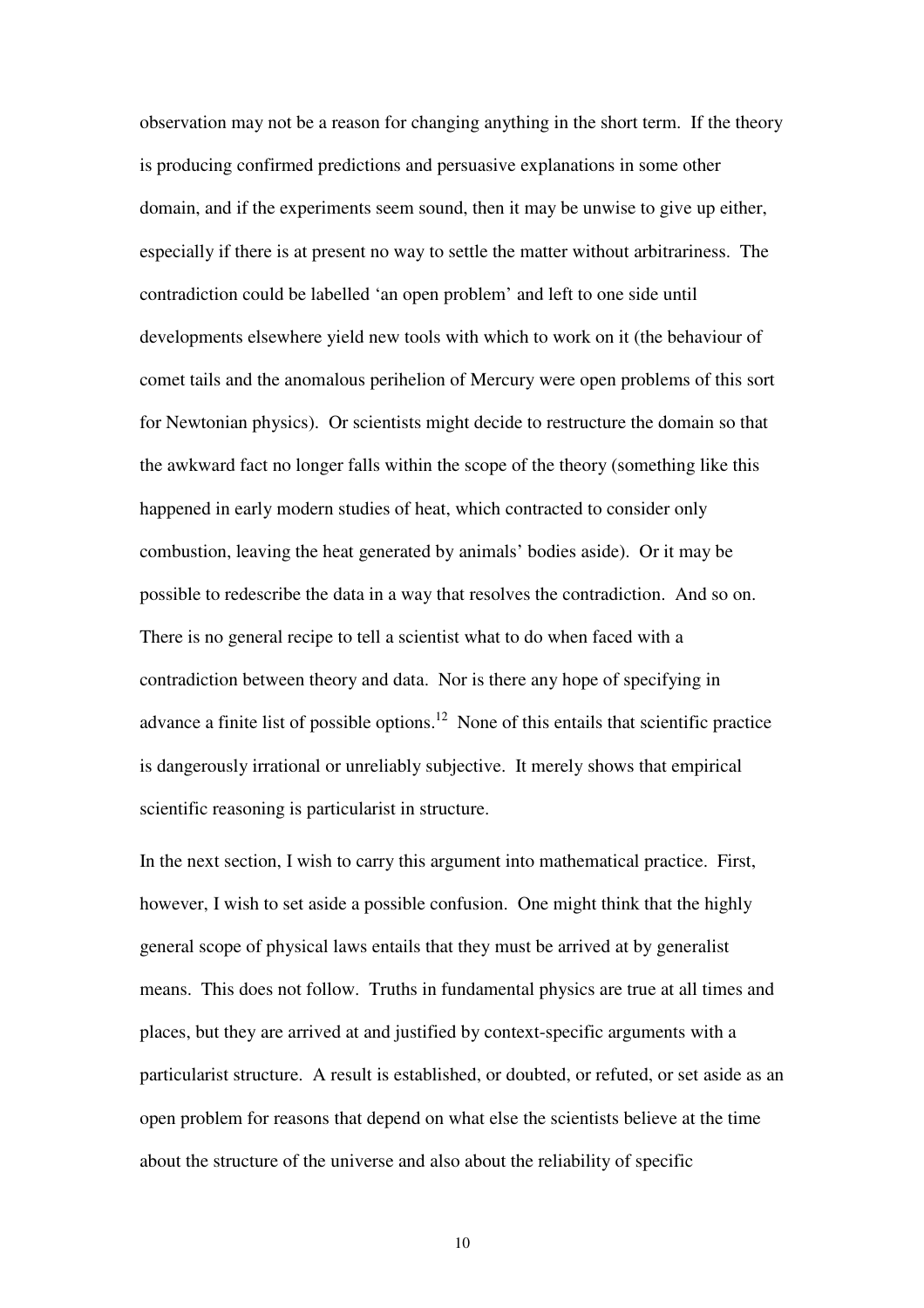experiments (to mention just one of the many circumstances that might bear on such judgments). The highly general scope of fundamental physics in no way requires that reasoning about fundamental physics should be generalist. To see this, consider time. Scientific reasoning is temporal in the sense that it depends on its own history. We hold the scientific theories that we do in part because they superseded our previous theories; they are our least lousy theories so  $far<sup>13</sup>$  On the other hand, the results of fundamental physical science are tenseless. *Whenever* the conditions of the theory hold, the laws hold. As with time so with space; the reasoning is local even though the resulting laws hold everywhere in the universe.

The point is that particularism is a view about reasons; it is not about causes. Nature, as described by the natural sciences, does conform to general laws, while human reasoning and reasoned action do not, except for laws of logic so abstract that they leave almost all the work of judgment undone. Natural events may be understood in isolation without fear of distortion. For example, we can understand the physics of a collision between two objects if we know what they are composed of, how fast they are travelling, and in what directions. We do not need to know how the objects came to be on those trajectories, or whether this was the first collision between them. In contrast, suppose two people meet. It may make a difference to the significance of the meeting if they were looking out for each other, or if they met regularly, or just happened to bump into each other. Without knowing this, we do not know what sort of event it is: a fortuitous encounter or a rendezvous. This may make all the difference in, for example, divorce proceedings.<sup>14</sup> Without setting the encounter in context, we cannot describe it, let alone explain how it turned out. We can understand physical collisions by citing laws, precisely because physical collisions do not depend essentially on their contexts.<sup>15</sup>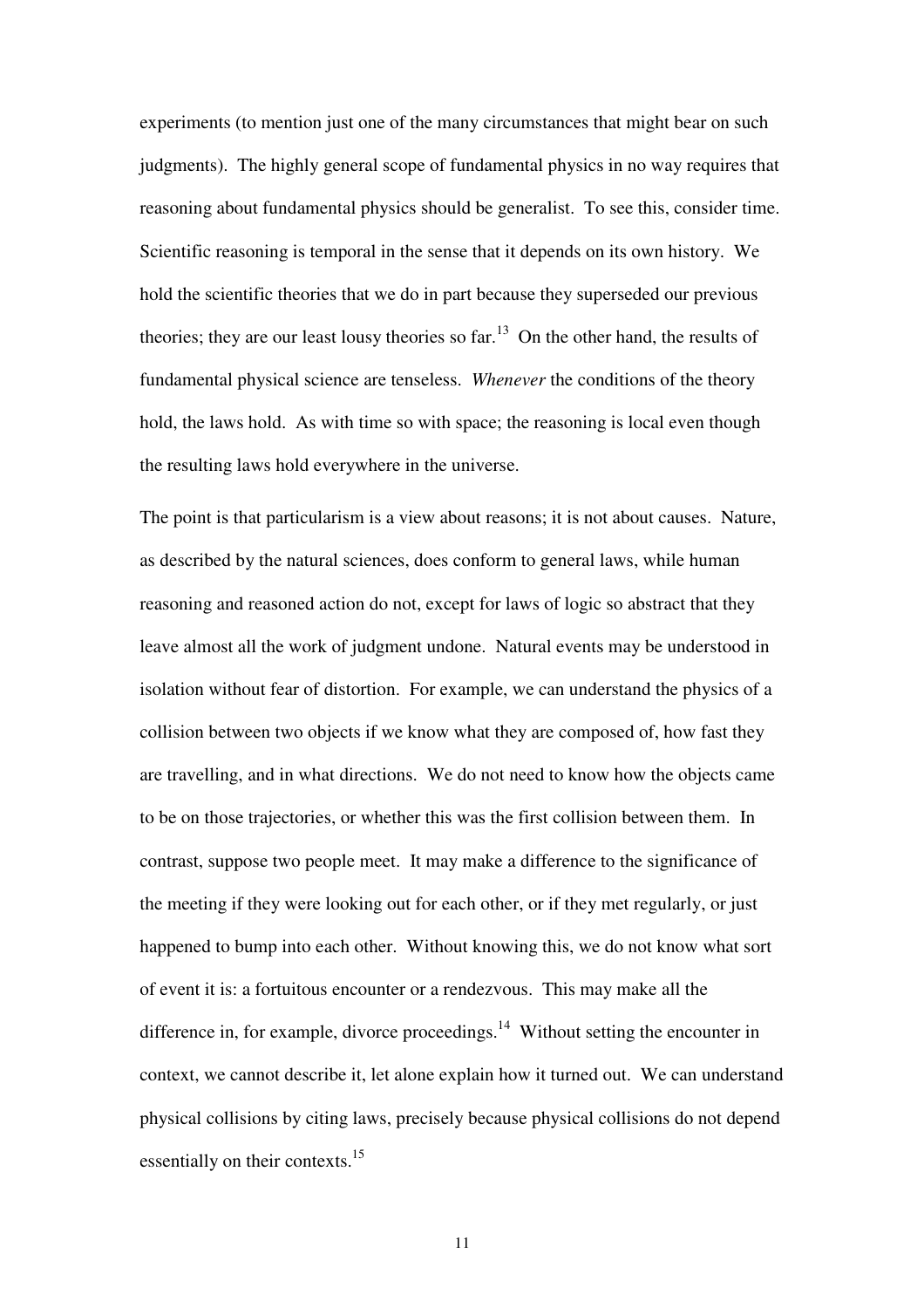Truths in pure mathematics are yet more general than those in fundamental physics, but reasoning about them is nevertheless particularist in structure. In the next section, I suggest that mathematical reasoning has the multi-valent structure identified by Dancy: that the same feature can be a reason for different beliefs and actions on different occasions.

# **Mathematics**

One might suppose that the rationality that guides and secures mathematical progress is pretty well exhausted by the formal theory of deduction. Where empirical scientists have their experimental reasoning, mathematicians have their proofs, and these, one might think, always conform to the same rules. Thus, mathematics seems to provide the paradigmatic case of generalist reasoning. For surely (runs the thought) the argument for particularism in the case of scientific reasoning cannot be reproduced here. There are no unreliable experiments or misinterpreted observations in pure mathematics. If a hypothesis entails a contradiction, mathematicians must surely abandon it. On the other hand, if particularism (holism about reasons) is true of all reasoning, then *a fortiori* it must be true of mathematical reasoning. As I said at the outset, defenders of an unrestricted particularism about reasons must make the case for particularism with respect to every kind of reason, including mathematical reasons. 16

Ideally, one would illustrate this argument with the latest and best mathematics. There are philosophical studies of contemporary advanced mathematics that one might turn to that end, just as there are for empirical science.<sup>17</sup> However, the point of this paper is to connect hitherto isolated philosophical discussions. I would not serve this purpose by presenting ethicists with examples drawn from the frontiers of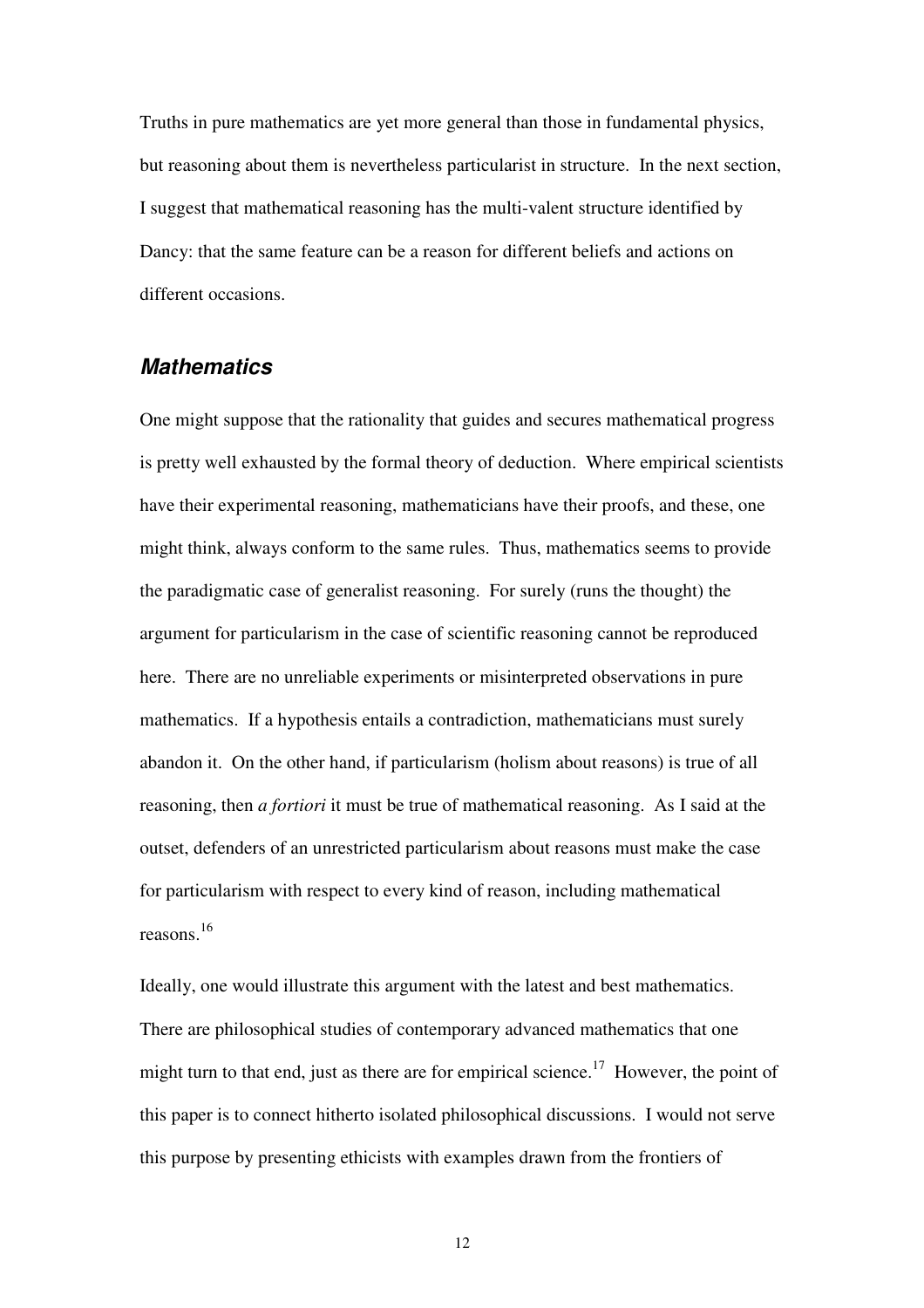contemporary mathematics. Instead, I shall appeal to one of the founding texts in this sort of approach to mathematics: Lakatos' *Proofs and Refutations*.

*Proofs and Refutations* tells the story of a mathematical conjecture, from its origin as a geometrical hypothesis to the point at which it ceases to depend on our spatial intuitions and becomes a piece of abstract mathematics. This story is the vehicle for a



discussion of mathematical practice and the philosophy of mathematical research. It takes place in a fictional classroom dialogue while Lakatos discusses the real history in his footnotes. From these footnotes, we learn that the various methodological moves made and philosophical stances taken by the characters in the dialogue were borrowed from real historical mathematicians. Lakatos was not making it up.<sup>18</sup>

The conjecture is in solid geometry. It is that for any polyhedron, the number of faces minus the number of edges plus the number of vertices equals two. For example, a cube has six faces, twelve edges and eight vertices. So in this case, the sum is  $6 - 12 + 8 = 2$ . A tetrahedron has four faces, six edges and four vertices:  $4 - 6 + 4 = 2$ . This formula holds for all the familiar regular polyhedra (exercise: check the remaining three platonic solids). But does it hold generally? The short answer is 'no'. There are solids for which the formula does not hold, such as some solids with tunnels through them, or step-pyramids. Consider the solid cube with a cubic space in the middle (illustrated). For this object, the alternating sum of faces, edges and vertices comes to four. We now have at least four options: we could abandon the conjecture because it has a counterexample; we could refuse to accept the hollow cube as a counterexample because it is not a 'proper' polyhedron; we could redescribe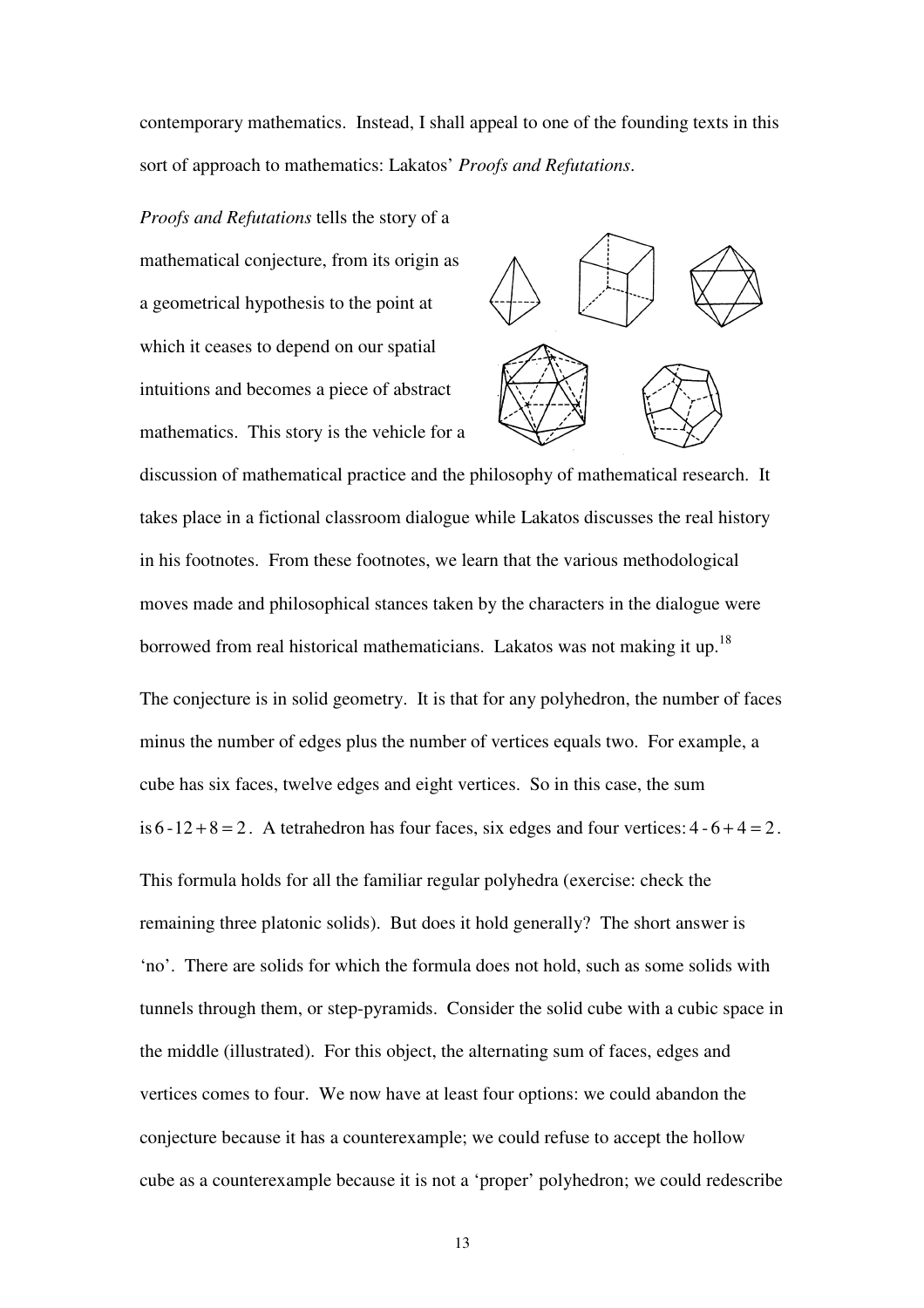it so that the contradiction dissolves; or we could keep both the conjecture and the counterexample while we try to advance the field as a whole to the point where we could make a satisfactory judgment. If we have an attempted proof of the conjecture, we can engage in proof-analysis with the hollow cube in mind. Lakatos' dialogue explores all of these options. It turns out that, as in empirical science, each of these reactions to a counterexample is appropriate on some occasions. What we ought not to do is react in the same way every time. Sometimes, a deep idea finds expression in a neat theorem. If we reject every conjecture that suffers a counterexample, we may lose such theorems, and gain little in return. Instead, we have the option of adjusting definitions so that the 'counterexamples' cease to threaten the theorem (in this case, we might decide that 'proper' polyhedral solids do not have cavities). On the other hand, if we always defend conjectures against counterexamples by insisting that the apparent counterexample does not really fall under the conjecture (as we might insist that a step-pyramid is not really a polyhedron) our conceptual innovations will always be conservative and often *ad hoc*. Sometimes the presentation of a weird object (such as, say, a space-filling curve, or a function that is everywhere continuous but nowhere differentiable) will force mathematicians to rethink more profoundly a body of knowledge that had seemed familiar and settled (and there is no finite list of procedures that add up to 'rethinking more profoundly'). Finally, we cannot always defer judgment, or there would be nothing but open problems. Here, in mathematics, we have the holism of reasons. The same reason (the presence of a counterexample to an accepted conjecture) can point in opposing directions or in none, depending on the details of the situation. There is no rulebook or set of methodological principles for deciding how to respond in any given case. Mathematicians want theorems and proofs that are deep, fruitful and elegant, and there is no recipe for these.<sup>19</sup>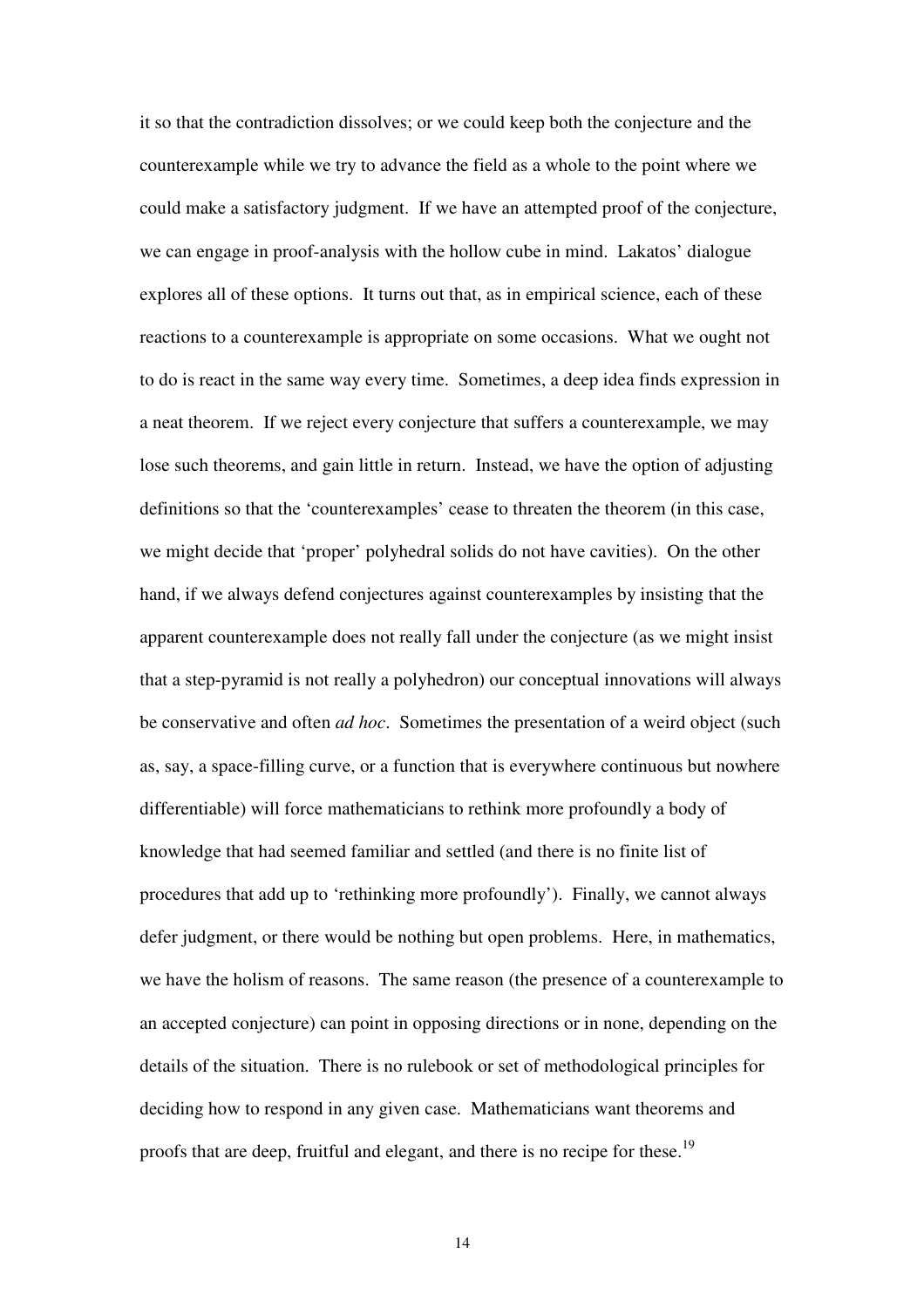Lakatos' discussion immediately introduces an attempt to prove the conjecture, and this allows him to explore the justificatory practices of pure mathematics. Proofs are not merely means for recognising truths. On the contrary, proof-ideas can be some of the deepest and most interesting ideas in mathematics. The mathematician Yehuda Rav claims that "Theorems are only the headlines; proofs are the real story" (Rav 1999, 22). The important point here is that the justification of a theorem requires more than a valid proof. We need to show that the concepts and definitions employed in the theorem are well-chosen and that the original question is worth pursing. In this sense, a proof that a chess-problem has a solution in a given number of moves may be valid, but the whole enterprise may be unjustified because there is no mathematical insight to be had (G.H. Hardy called chess-problems "the hymn tunes of



mathematics" 1992 87). A proof can contribute to the justification of concepts and definitions in this larger sense; insofar as a proof is insightful as well as valid, the concepts and definitions it employs are thus far

vindicated.

In the case at hand, the first proof that Lakatos considers suggests criteria for identifying 'real' polyhedra (it is a sort of topological thought-experiment that cannot be performed on objects with cavities, so if we adopt this proof then we have to refuse these objects the status of polyhedron and consequently they are no longer counterexamples to the theorem). In the end, in this case, the preferred option is to keep both the counterexample and the conjecture in mind while the discussion goes in search of a deeper understanding of polyhedral surfaces. To get a sense of what this means, look again at the diagram of the cube with a cubic space inside. The Eulernumber (faces minus edges plus vertices) for this solid is four. But consider it now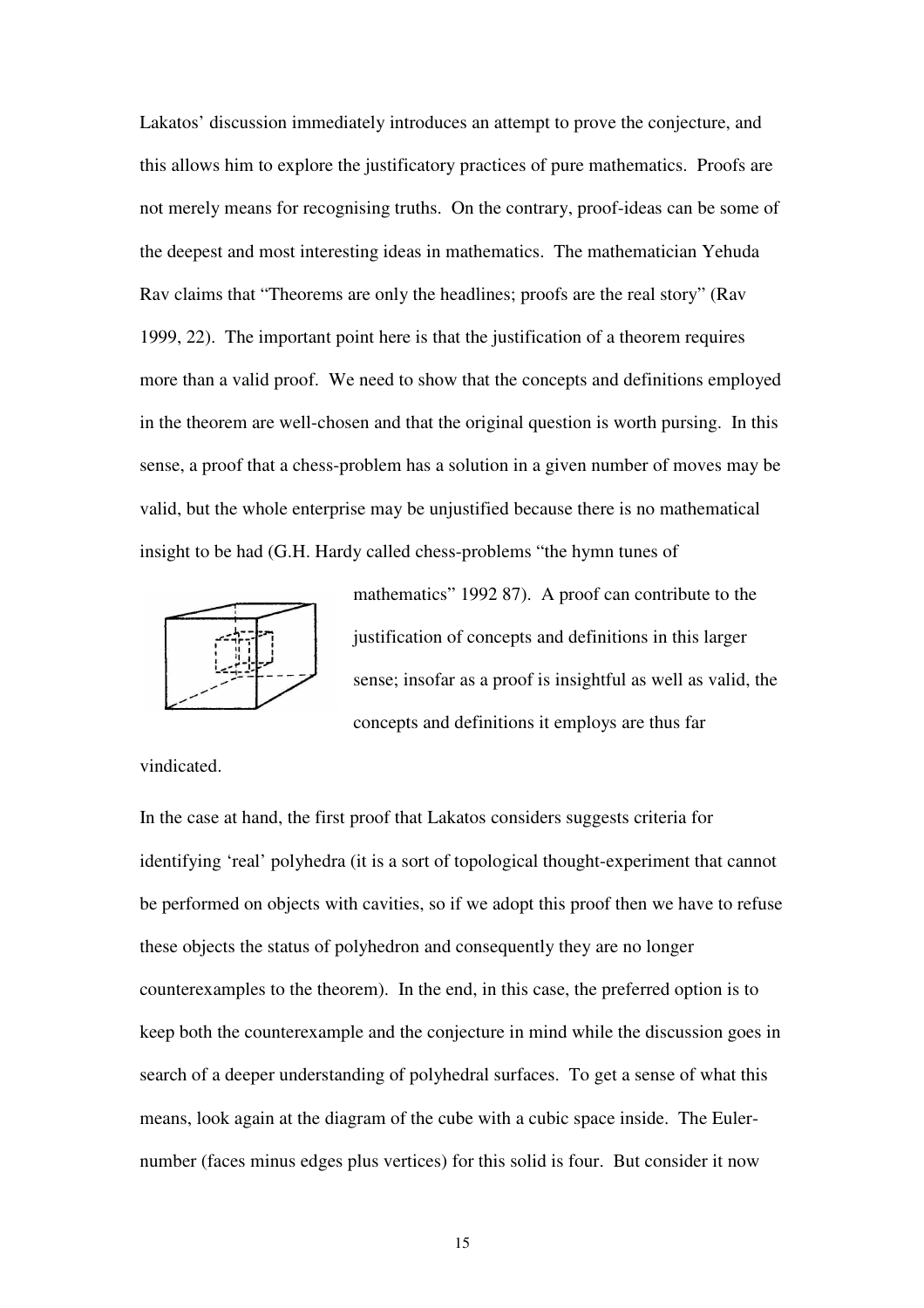not as a solid, but as a pair of surfaces, one inside the other. For each of these surfaces, the Euler-number is two. That is, our conjecture is true of each of these surfaces considered separately. So instead of just abandoning the conjecture in the face of the counterexample, we can rethink it so that it survives in a deeper form. It has become a conjecture about surfaces rather than solids. Now we can ask: of which surfaces is it true?

At this point, the question is passing from geometry to topology. To see this, consider that you could make the surface out of different coloured canvas panels and it would not matter whether it were stretched taut or not, so long as we could identify faces, edges and vertices. For example, the conjecture may be true of a tent with a sewn-in groundsheet (depending on the design). It does not matter whether the tent is erected or not. (Exercise: is the Euler conjecture true of a duvet-cover?)<sup>20</sup> In fact, we can push a bit further. Does the conjecture hold for a surface whose panels pass through each other? This is rather hard to imagine so long as we think of the faces as made of some material like canvas. But go back to the cube with a cubic space inside. Think of the two cube-shaped surfaces not as two surfaces but as two wire frames. Or to return to tents: we can see whether the conjecture holds of a given tent just by looking at the frame, provided the seams of the canvas correspond to the poles of the tent.<sup>21</sup> When we think of the hollow cube as a pair of cube-shaped frames, we can see that their spatial relationship does not matter. The conjecture is true of each of them separately, and would remain so even if they were tangled together rather than neatly nested. So now the question is: of which wire frames is the conjecture true? This question takes the problem into algebraic topology, where we shall not follow it. It is enough to see that this question—about wire frames—allows us to answer questions about polyhedral surfaces and solids that we could not answer so long as we were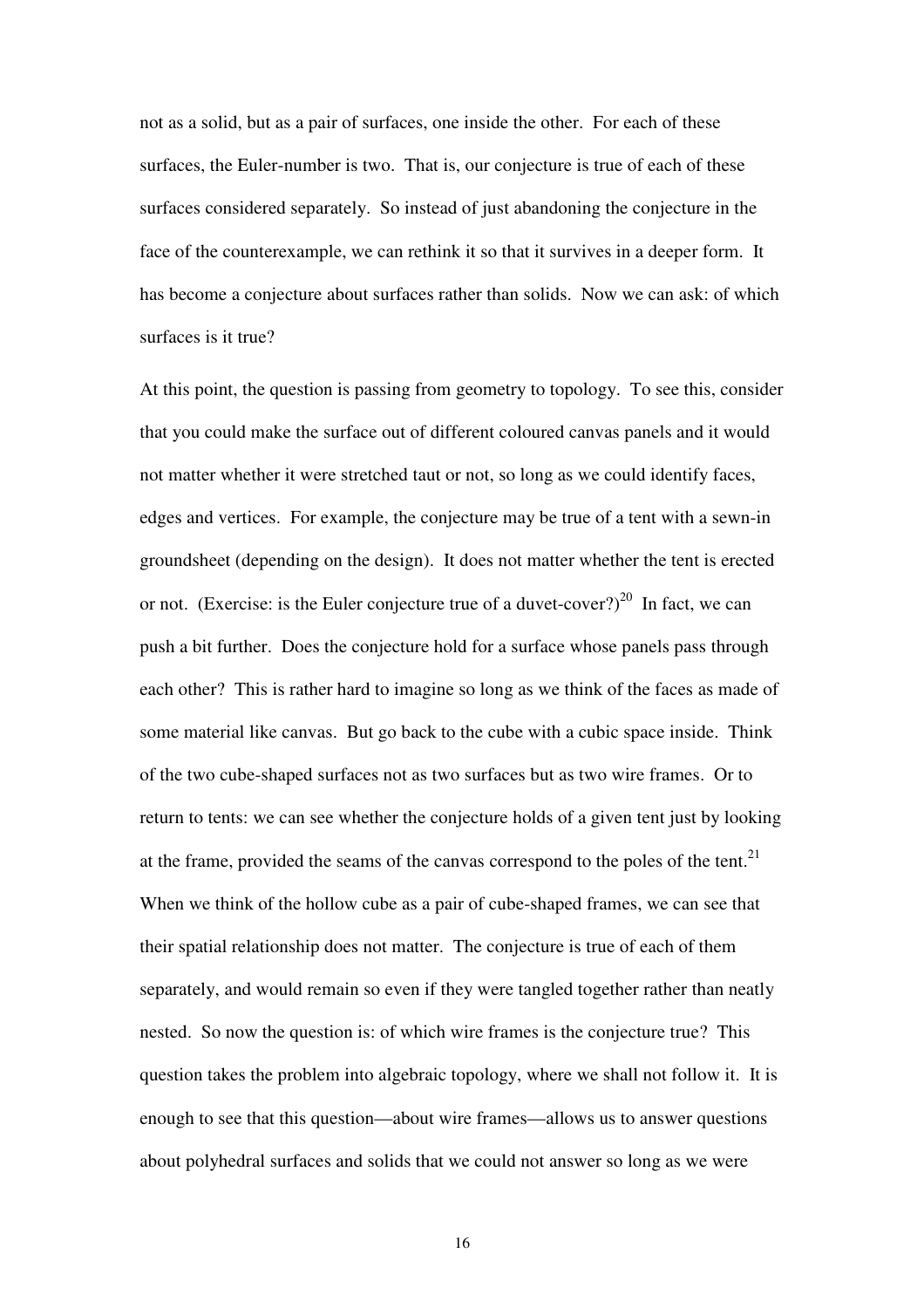thinking directly about surfaces and solids. The point is that following a general methodological principle—any general methodological principle, or even a finite set of conjoined general methodological principles—in the face of a range of counterexamples would not have brought us to this deeper understanding of the phenomenon.

# **Conclusion**

If particularism is true, then holism about reasons must be true, not only in the case of moral reasoning but of every sort of reason. In that case, holism about reasons must be true of scientific and mathematical reasoning. This leads to a familiar debate about the extent to which sound scientific practice can be captured in a system of general principles. The heroic phase of this debate (Popper-Kuhn-Lakatos-Feyerabend) is now a standard part of the undergraduate curriculum. Since then, philosophers of science have either abandoned the notion of a universal scientific method, replaced it with something much looser (like Kuhn's list of desiderata), $^{22}$  or retreated to the safety of abstract logical theory.<sup>23</sup> In the case of mathematics, the corresponding debate is rather less well developed, though the materials for it are increasingly available.<sup>24</sup> As with empirical science, attention to practice encourages the claim that a reason (in this case the combination of conjecture and counterexample) might point in any one of three ways depending on the overall state of the argument at the time. Holism is not, as Dancy supposes, *uncontroversially* true of theoretical reasons. But if the argument presented here is sound then it is true, even in those theoretical domains that seem, at first glance, least hospitable to it. At the very least, I have shown that particularism stands or falls on the same ground in the ethical, scientific and mathematical cases. This is what one would expect, given that it is a view about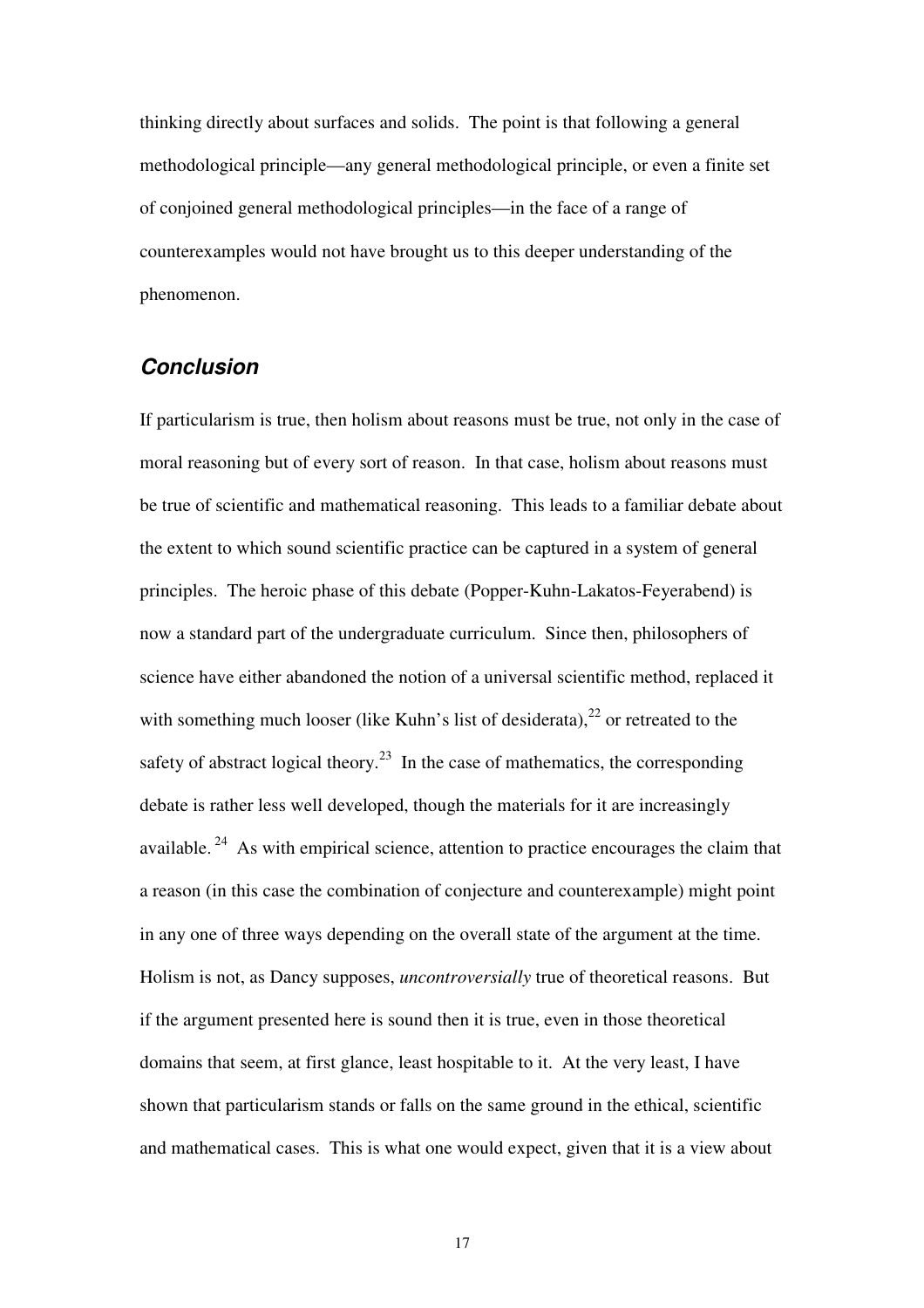reasons that just happens, contingently, to have been chiefly explored in the moral case.

School of Humanities

University of Hertfordshire

Hatfield

Hertfordshire

AL10 9AB

UK

b.p.larvor@herts.ac.uk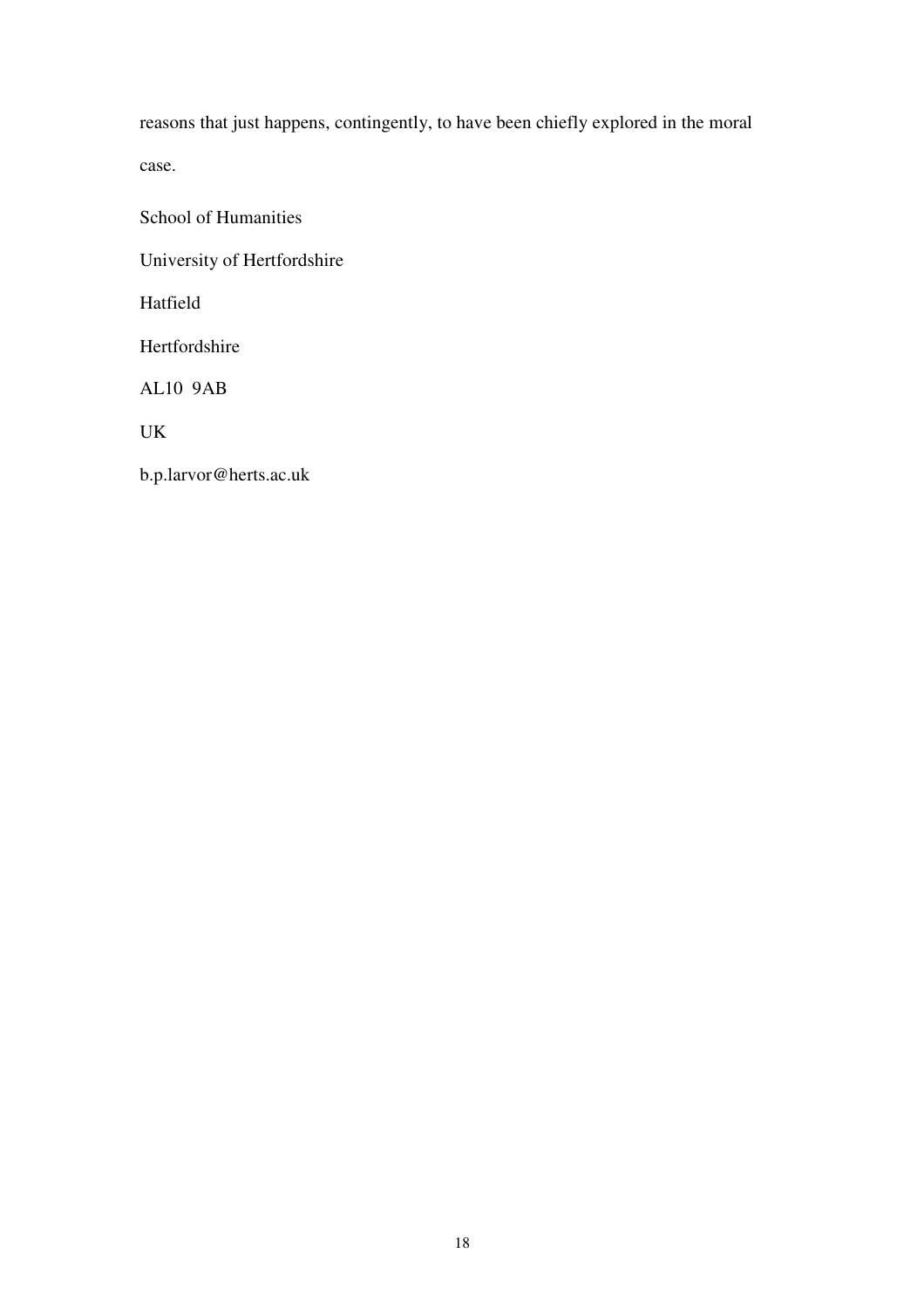### **References**

- Butterfield, Herbert. 1931. *The Whig Interpretation of History*. London: Bell (reprinted by Penguin, 1973).
- Collingwood, Robin. 1994. *The Idea of History* (revised edition). Oxford: Oxford University Press.
- Corfield, David. 2003. *Towards a Philosophy of Real Mathematics.* Cambridge: Cambridge University Press.
- Cullity, Garrett. 2002. "Particularism and Moral Theory: Particularism and Presumptive Reasons." *Proceedings of the Aristotelian Society Supplementary Volume* 76: 169-90.
- Dancy, Jonathan. 1983. "Ethical Particularism and Morally Relevant Properties." *Mind* 92: 530–47.

Dancy, Jonathan. 1993. *Moral Reasons.* Oxford: Blackwell.

Dancy, Jonathan. 2000. "The Particularist's Progress" in *Moral Particularism* edited by Brad Hooker and Margaret Little, 130-156. Oxford: Oxford University Press.

Dancy, Jonathan. 2004. *Ethics Without Principles.* Oxford: Clarendon Press.

- Davis, Philip & Hersh, Reuben. 1990. *The Mathematical Experience*. Penguin Books Ltd.
- Duhem, Pierre. 1954. *The Aim and Structure of Physical Theory*. Princeton University Press. Tr. Philip Wiener. Originally published in French, 1906.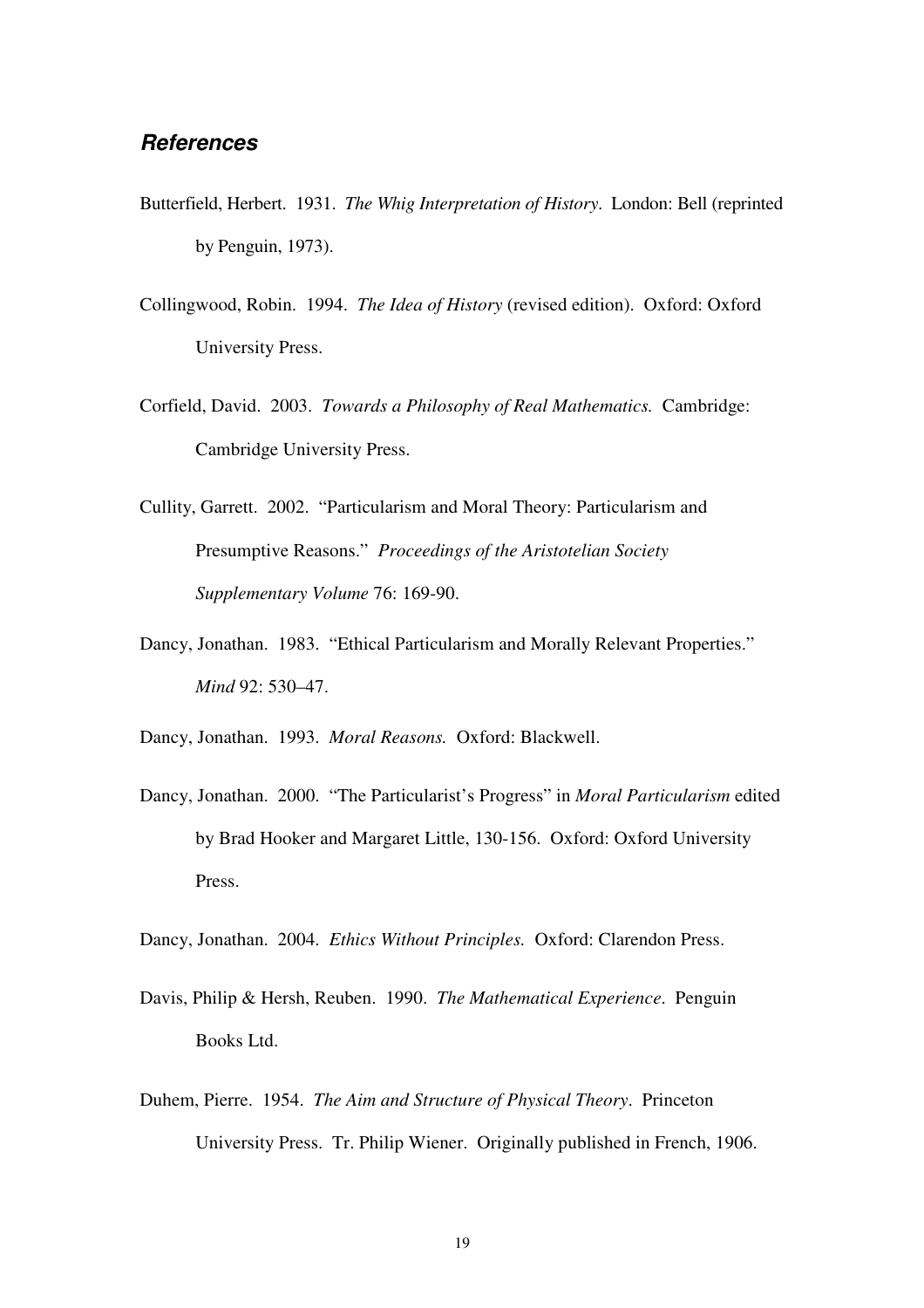- Dworkin, Gerald. 1995. "Unprincipled Ethics." *Midwest Studies in Philosophy* 20: *Moral Concepts*: 224-39
- Feyerabend, Paul. 1993. *Against Method (3rd edition)*. London: Verso. First edition 1975.
- Friend, Michèle; Goethe, Norma B.; Harizanov, Valentina S. (Eds.) 2007. *Induction, Algorithmic Learning Theory, and Philosophy*. Springer.

Galison, Peter. 1987. *How Experiments End.* University Of Chicago Press

- Grosholz and Breger (eds). 2000. *The Growth of Mathematical Knowledge*. Dordrecht: Kluwer.
- Hardy, G.H. 1992. *A Mathematician's Apology*. Cambridge: Canto (first edition 1940).
- Hegel, G. 1967. *Hegel's Philosophy of Right.* Tr. T.M. Knox. Oxford: Oxford University Press.
- Hooker, B. W. and Little, M., (eds). 2000. *Moral Particularism*. Oxford: Oxford University Press.
- Jonsen, A. R. and Toulmin, Stephen. 1988. *The Abuse of Casuistry: A History of Moral Reasoning.* Berkeley: University of California Press.
- Kant, Immanuel. 1987. *Critique of Judgement*. (trans*.* W. S. Pluhar). Indianapolis: Hackett, (first published 1790).
- Kant, Immanuel. 1999. *Immanuel Kant: Practical Philosophy*. (trans. M. J. Gregor) Cambridge: Cambridge University Press.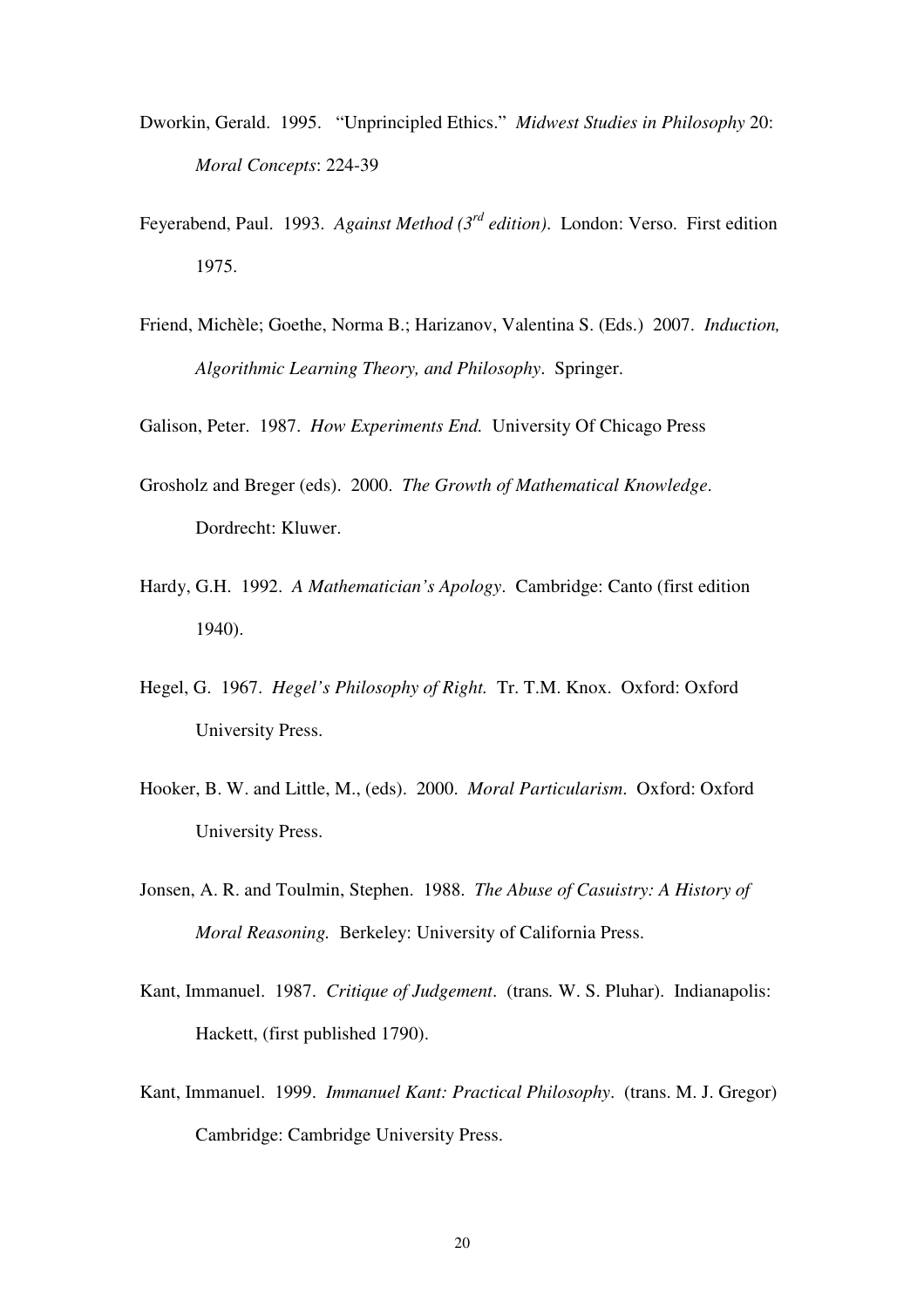- Kelly, Kevin. 1996. *The Logic of Reliable Inquiry.* Oxford: Oxford University Press.
- Kihlbom, Ulrik. 2002. *Ethical Particularism: An Essay on Moral Reasons*. Stockholm: Springer.
- Kitcher, Philip. 1993. *The Advancement of Science: Science Without Legend, Objectivity Without Illusions*. Oxford: Oxford University Press.
- Kuhn, Thomas. 1970. *The Structure of Scientific Revolutions*. Chicago: University of Chicago Press  $(2<sup>nd</sup>$  edition).
- Kuhn, Thomas. 1977. *The Essential Tension: Selected Studies in Scientific Tradition and Change*. Chicago: University of Chicago Press.
- Lakatos, Imre. 1976. *Proofs and Refutations: the logic of mathematical discovery*. Cambridge: Cambridge University Press.
- Lakatos, Imre. 1978. *The Methodology of Scientific Research Programmes*. Edited by John Worrall and Gregory Currie. Cambridge: Cambridge University Press.
- Larvor, Brendan. 1998. *Lakatos: an introduction*. London: Routledge.
- Larvor, Brendan. 2001. "What is dialectical philosophy of mathematics?" *Philosophia Mathematica* 9/2: 212-29.
- Leng, Mary. 2002. "Phenomenology and Mathematical Practice." *Philosophia Mathematica* 10/1: 3-25.
- MacIntyre, Alasdair. 1977. "Epistemological Crises, Dramatic Narrative and the Philosophy of Science." *The Monist*, 60: 453-72.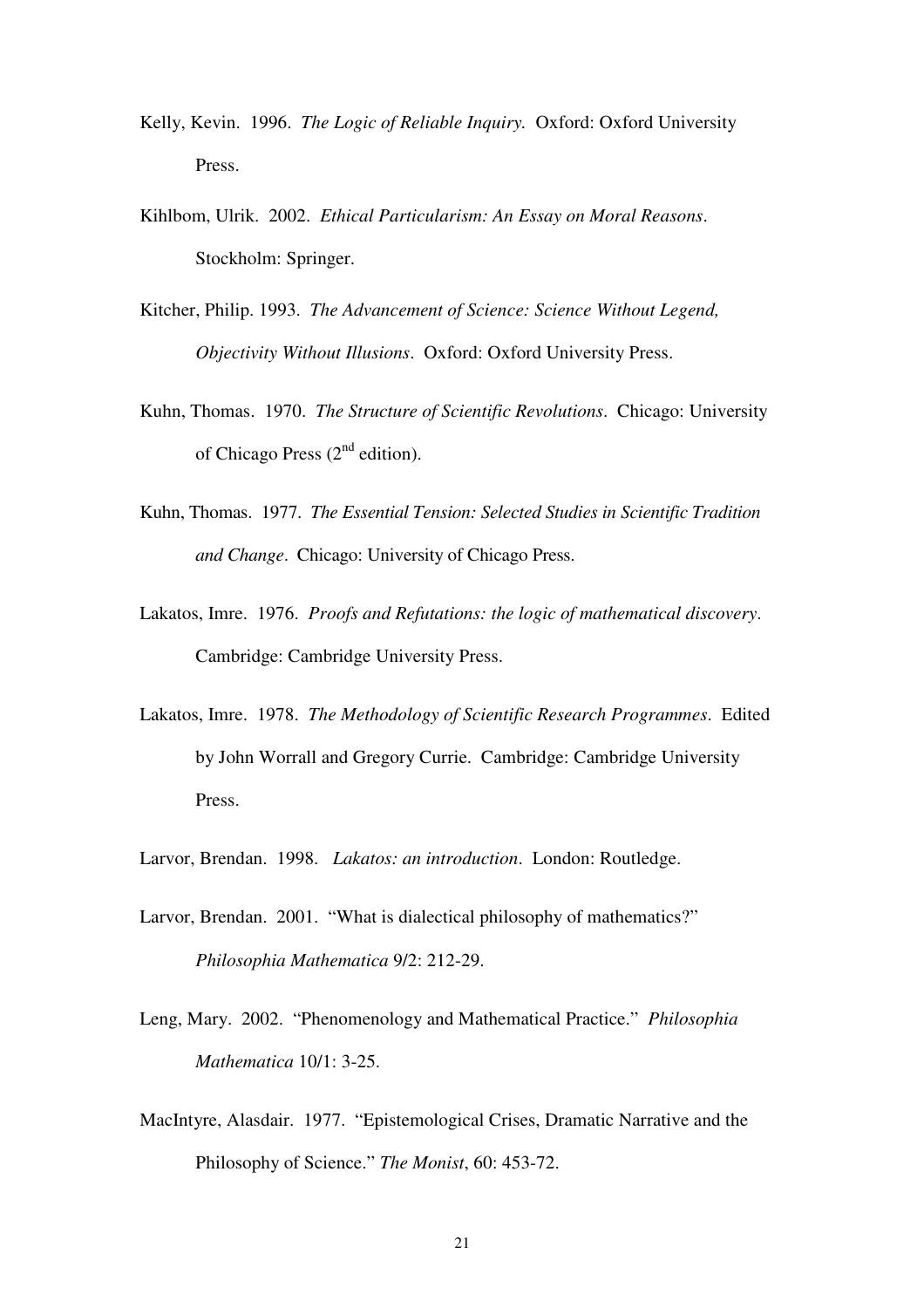- Motterlini, Matteo. 1999. *For and Against Method.* Chicago: University of Chicago Press.
- Rav, Yehuda. 1999. "Why do we prove theorems?" *Philosophia Mathematica* 7/1: 5-41.
- Rota, Gian-Carlo. 1997. "The Phenomenology of Mathematical Proof." *Synthese* 111/2**:** 183-196.
- Singleton, Jane. 2004. "Neither Generalism nor Particularism: Ethical Correctness is Located in General Ethical Theories." *Journal of Moral Philosophy* 1, no. 2: 155-175
- Sinnott-Armstrong, Walter. 1999. "Some Varieties of Particularism." *Metaphilosophy* 30: 1-12.
- Waller, John. 2004. *Leaps in the Dark: the making of scientific reputations*. Oxford: Oxford University Press.
- Wiggins, David. 2004. "Neo-Aristotelian Reflections on Justice." *Mind* 113/451: 477-512.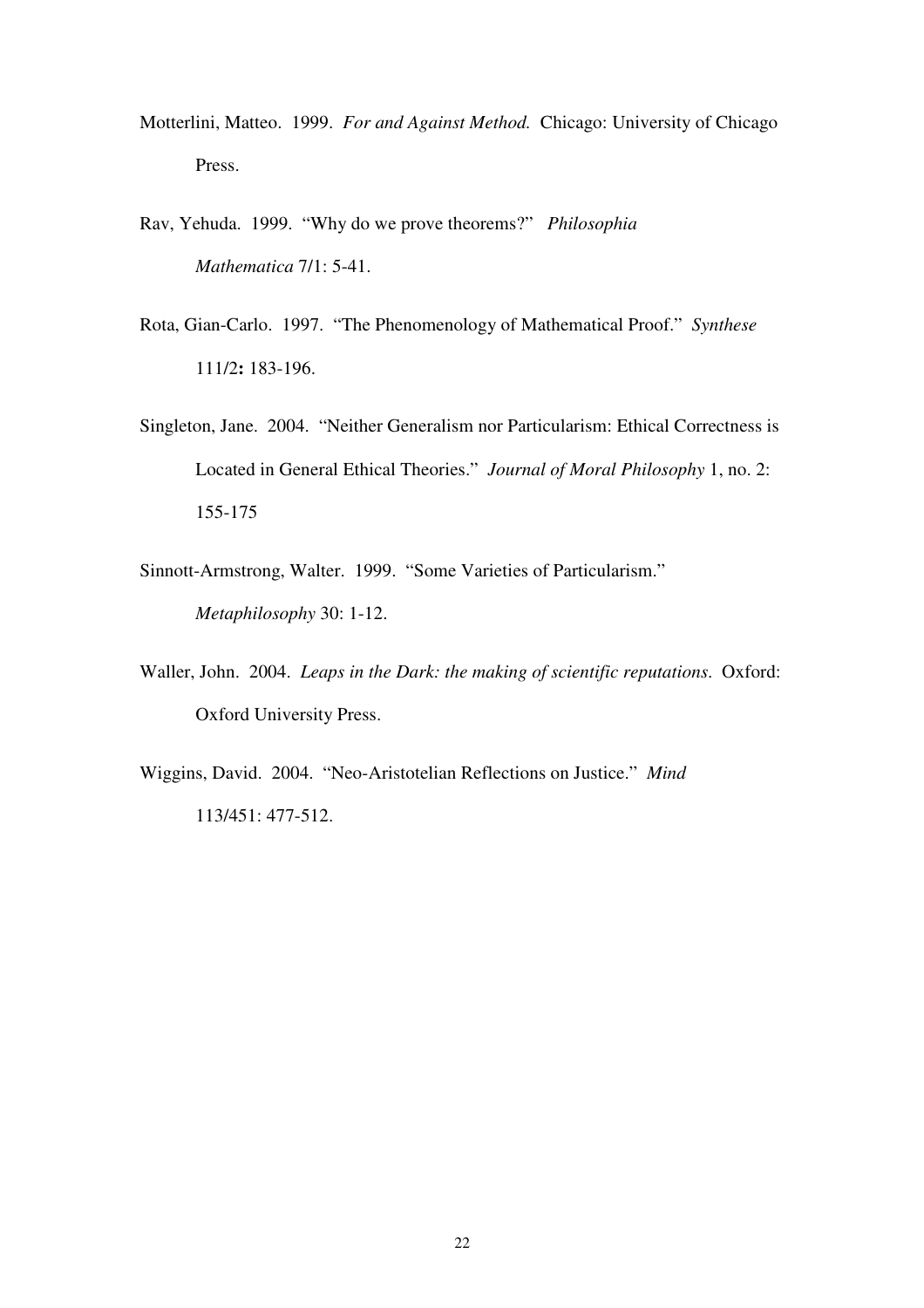<sup>1</sup> For example: Cullity 2002; Dancy 2004; Dworkin 1995; Hooker and Little 2000; Jonsen and Toulmin 1988; Sinnott-Armstrong 1999.

<sup>2</sup> "The debate between [generalists and particularists] tends to turn on the rights and wrongs of two other views, which have nothing especially to do with morality at all." (Dancy 2004, 7). The two views are *holism* and *atomism* about reasons. See Dancy 2000, 132ff for his claim that particularism is uncontroversially true in epistemology and practical reasoning; regarding the philosophy of science, see Dancy 2004, 74 "generalism is uncontentiously false of theoretical reasons".

 $3$  That is, particularism about all reasons, in contrast particularism restricted to a specific domain such as morality.

<sup>4</sup> It is a subtle question how many generalists there are among specialist philosophers of science. Relatively few nowadays think that there is a set of methodological principles that jointly constitute *the* scientific method. See next section.

5 In the manner of a magistrate, to take up Kant's simile (*Critique of Pure Reason* Bxiii).

<sup>6</sup> Thus for Hegel, Kant's moral philosophy was an empty formalism that Kant filled with the ethical life of Eighteenth Century Königsberg. See Hegel's *Philosophy of Right* §135.

 $<sup>7</sup>$  There is an option similar to this last which appeals to practical judgment to</sup> adjudicate conflicts between first-order principles. This 'pluralist' option shares with particularism the burden of explaining without mystification how practical judgment works in the absence of principles (since at the meta-level, the pluralist sees no metaprinciple governing the first-order principles), but cannot claim, as particularism can, to respect the indefinite variety of moral experience (since pluralism insists that there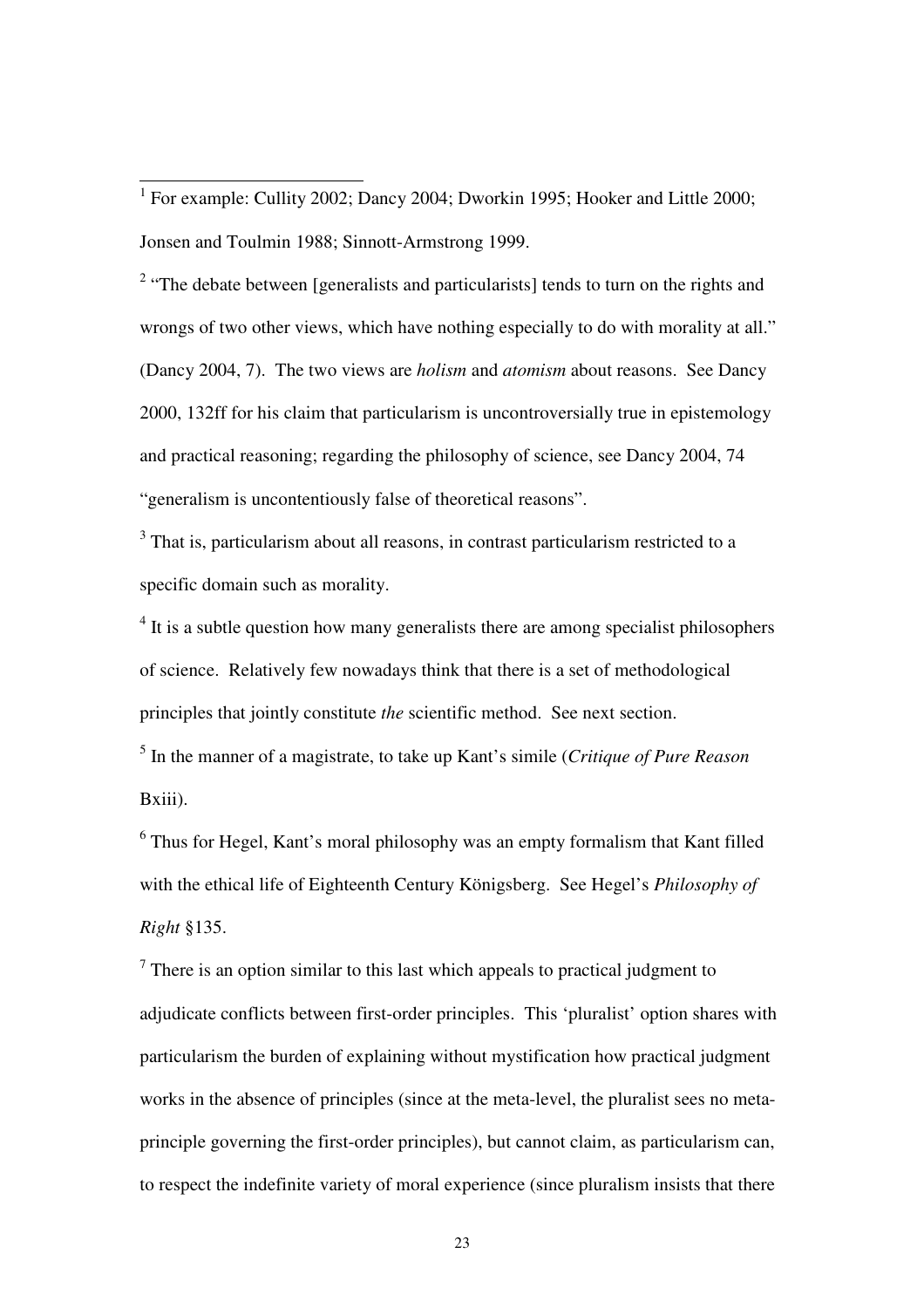is a finite set of first-order principles). Moreover, while particularist practical judgment occurs at the ground level, and is thus rooted in practical life, pluralist 'practical' judgment occurs at the meta-level and is thus deprived of the nourishment of the life-world.

 $8$  I am grateful to an anonymous referee for this point. See Irwin in Hooker & Little 2000.

9 Specifically, the Feyerabend of *Against Method.*

 $\overline{a}$ 

<sup>10</sup> See Lakatos 1978 chapters 2 and 3 for Lakatos' theory of science; Feyerabend 1993 for Feyerabend's critique (this was intended to be a joint work, but neither would cede the other the last word before Lakatos died). See also Motterlini 1999 for the surviving Lakatos-Feyerabend correspondence on this and other topics. See Larvor 1998, 80-85 for more on the Lakatos-Feyerabend dialectic.

<sup>11</sup> For example, Peter Galison 1987; John Waller 2004.

 $12$  That is why pluralism does not offer a safe last ditch to the retreating generalist. See footnote 7 above.

<sup>13</sup> This we owe largely to Popper. See also MacIntyre 1977.

<sup>14</sup> The agent of a famous footballer was seen in a restaurant talking to the assistant manager of a rival club. It was, they insisted, an accidental meeting. A rendezvous would have been illegal.

 $15$  Here is another historian insisting that history has a different mode of explanation to natural science: "If history is explanatory, that is not because its narratives are covered by general laws. Rather it is because the reader who says 'Now I know what happened,' is simultaneously saying, 'Now it makes sense; now I understand; what was for me previously a mere list of facts has fallen into a recognizable pattern.'" (Kuhn 1977, 17-18).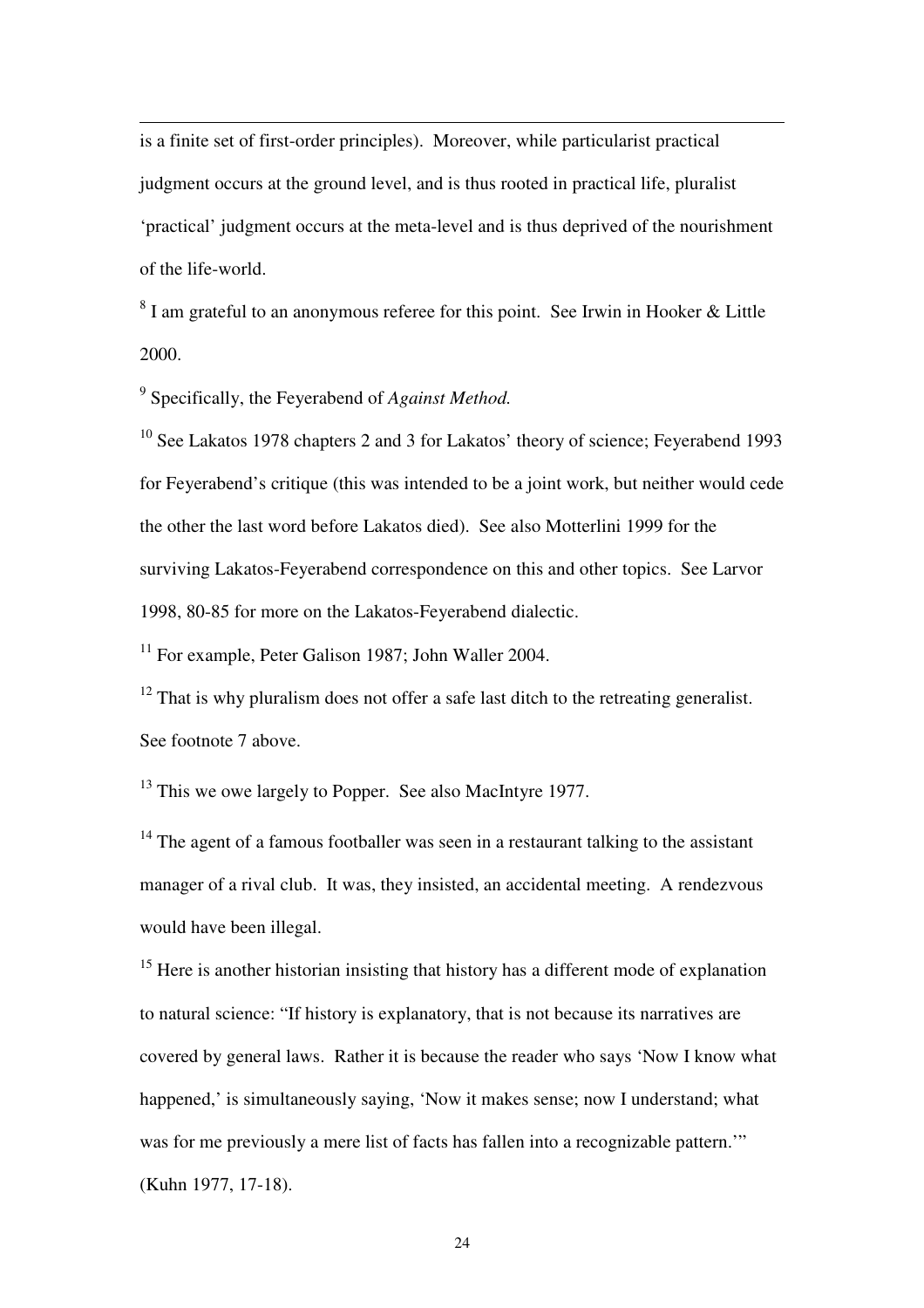$16$  Obviously, if the multi-valency of reasons is true all reasons, it is true of philosophical reasons. A philosophical consideration that favoured particularism in ethics might (for all we know, before we consider cases in detail) favour generalism in some other domain. That is why there cannot be a general argument for unrestricted particularism.

 $\overline{a}$ 

<sup>17</sup> See works in references by Corfield, Davis & Hersh, Leng, Rav, Rota and Grosholz and Breger. None of these has adopted, or rejected, the epithet 'particularist'.  $18$  Which is not to say that his history is beyond criticism. Corfield (2003, 157) notes that Lakatos recounts the story up to the 1860s, and then introduces Poincaré's proof of 1899 without any mention of the intervening events. This is only the most grotesque of many distortions of the history of algebraic topology forced on Lakatos by his focus on a single conjecture. Nevertheless, the footnotes do establish that the methodological and philosophical stances appearing in the dialogue are those of real mathematicians rather than straw men.

 $19$  So here again, the pluralist compromise is impossible. See footnotes 7 and 12 above.

 $20$  It depends what you mean by 'vertex'. If we count the corners as vertices, a duvetcover made of two panels has four vertices, four edges and two faces, the alternating sum of which adds up to two (so the conjecture is true of it). The point is that this calculation does not change however the duvet-cover is folded, which is why the conjecture belongs to topology rather than geometry.

<sup>21</sup> We also need to know a bit about the design of the door-flap, but this consideration is hardly helpful here.